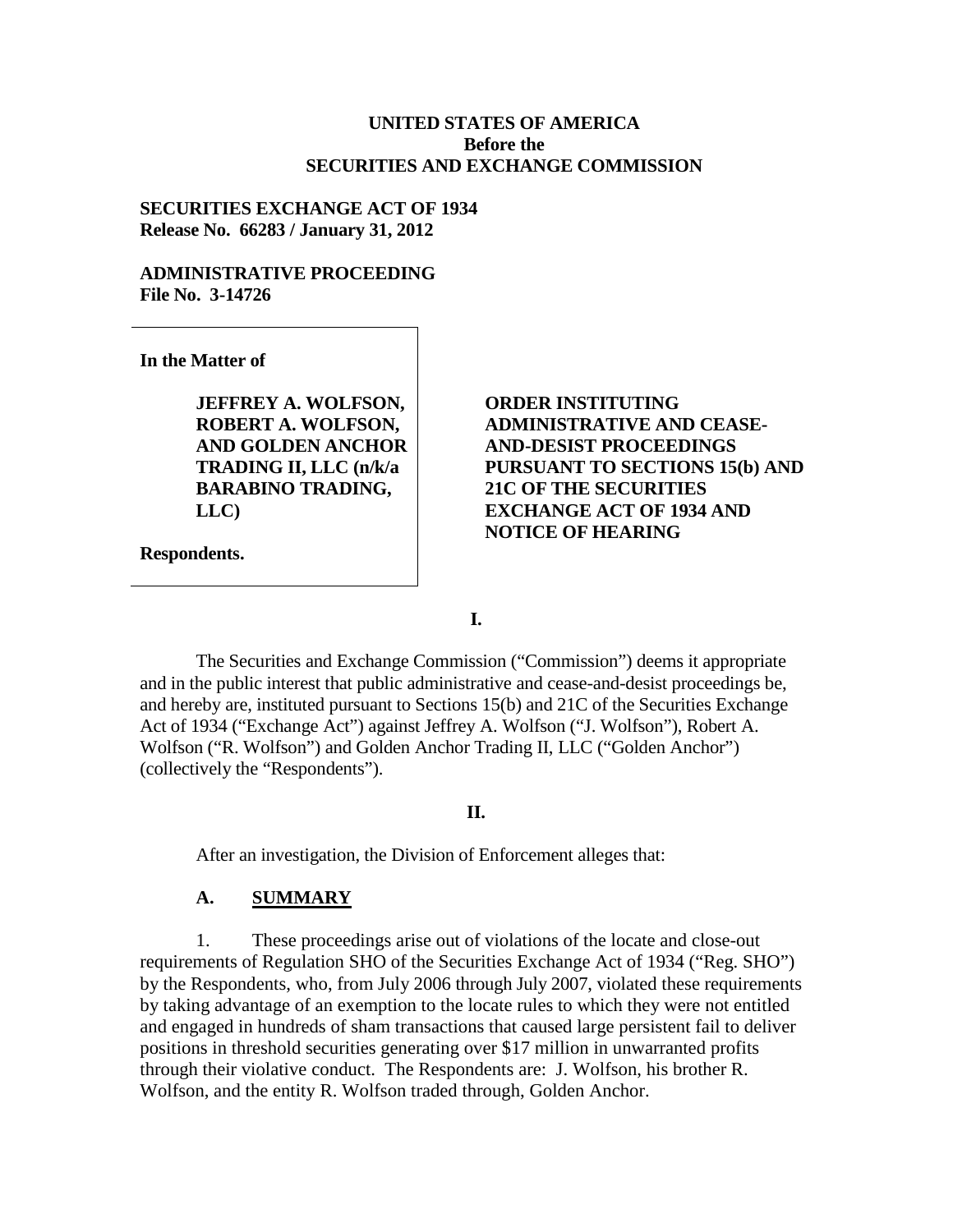2. The Commission adopted Reg. SHO in an effort to reduce fails to deliver and to address potentially abusive "naked" short selling. Fails to deliver occur when a seller fails to deliver securities to the buyer when delivery is due. Generally, investors complete or settle their security transactions within three settlement days. This settlement cycle is known as T+3 (or "trade date plus three days"). T+3 means that when a trade occurs, the participants to the trade deliver and pay for the security at a clearing agency three settlement days after the trade is executed so the brokerage firm can exchange those funds for the securities on that third settlement day. In a "naked" short sale, the seller does not own, and does not borrow or arrange to borrow the securities in time to make delivery to the buyer within the standard three-day settlement period. As a result, the seller fails to deliver the securities to the buyer when delivery is due.

3. As noted in the Commission's proposing rule release for Reg. SHO, "[n]aked short selling can have a number of negative effects on the market, particularly when the fails to deliver persist for an extended period of time and result in a significantly large unfulfilled delivery obligation at the clearing agency where trades are settled. At times, the amount of fails to deliver may be greater than the total public float. In effect the naked short seller unilaterally converts a securities contract (which should settle in three days after the trade date) into an undated futures-type contract, which the buyer might not have agreed to or that would have been priced differently. The seller's failure to deliver securities may also adversely affect certain rights of the buyer, such as the right to vote. More significantly, naked short sellers enjoy greater leverage than if they were required to borrow securities and deliver within a reasonable time period, and they may use this additional leverage to engage in trading activities that deliberately depress the price of a security." Short Sales, 68 Fed. Reg. 62972, 62975 (Nov. 6, 2003) (footnotes omitted).

4. A "threshold security," as defined in Rule  $203(c)(6)$  of Reg. SHO, is an equity security that has an aggregate fail to deliver position for five consecutive settlement days at a registered clearing agency, totaling 10,000 shares or more, and equal to at least 0.5% of the issuer's total shares.

5. Two provisions of Reg. SHO are applicable in this matter. First, Rule 203(b)(1) of Reg. SHO requires, subject to certain exceptions, market participants seeking to effect a short sale to borrow, arrange to borrow, or have reasonable grounds to believe that a security can be borrowed in time for delivery when due prior to effecting the short sale. This is known as the "locate requirement." Reg. SHO contains an exception from this locate requirement for certain market makers, with respect to transactions in connection with bona-fide market making activities in the security for which this exception is claimed (the "Market Maker Exception"). Thus, a market maker can execute a short sale in connection with bona-fide market making without first obtaining a locate.

6. Second, Rule 203(b)(3) requires that if a participant of a registered clearing agency (i.e., a clearing broker) has a fail to deliver position in a threshold security for thirteen settlement days, the participant shall immediately thereafter close out the fail to deliver position by purchasing securities of like kind and quantity (the so-called "close-out"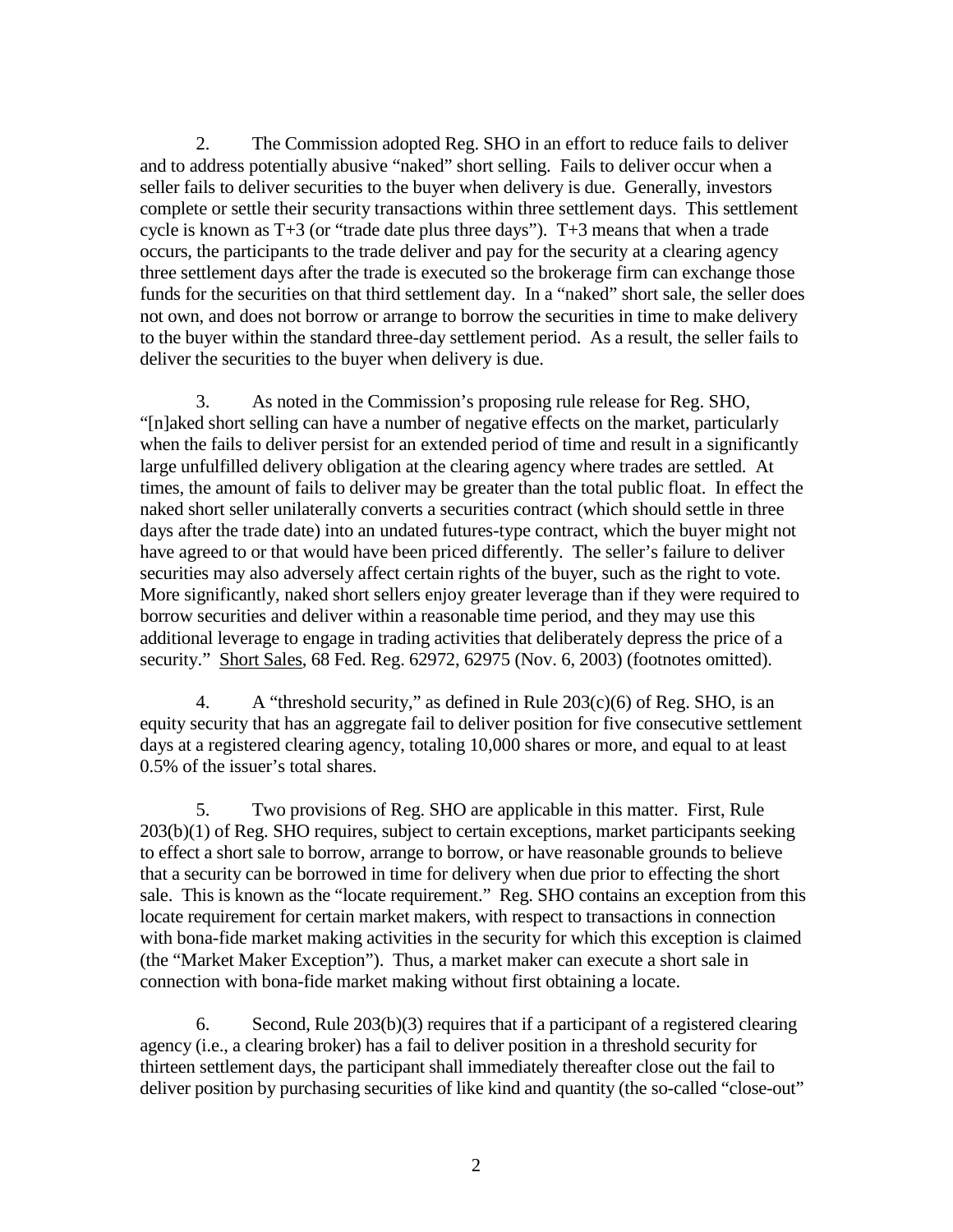requirement). This purchase has to be a "bona fide transaction," Division of Market Regulation: Responses to Frequently Asked Questions Concerning Regulation SHO (December 17, 2004), Question and Answer 5.7 (added May 24, 2005). Also Rule 203(b)(3)(vii) specifically excludes as an effective close-out an arrangement with another person to purchase securities when the participant with the fail to deliver position knows, or has reason to know, that the other person will not deliver securities in settlement of the purchase. A participant of a registered clearing agency may "allocate" a portion of its fail to deliver position to a broker-dealer for which it clears trades based on such broker-dealer's short position, in which case the obligation to close out is shifted to the broker-dealer. This means that even a qualifying market maker who is entitled to avail himself of the Market Maker Exception to the locate requirement when he sells a stock short, has to eventually purchase that stock in a bona fide transaction thirteen days later if his clearing firm has a fail to deliver position in the threshold security for thirteen settlement days and the clearing firm assigns the fail to deliver position to him.

7. The Respondents in this matter, who were not conducting bona-fide market making activities but were instead engaged in "naked" short sale transactions for their personal investment purposes, improperly utilized the Market Maker Exception from Rule 203(b)(1) in order to avoid locating shares before effecting short sales as part of "reverse conversion" and "assist" transactions, as further described below. Because the Respondents failed to borrow or arrange to borrow securities to make delivery when delivery was due, the short sales as part of the reverse conversions and assists were "naked" short sales. These same Respondents also violated Rule 203(b)(3) by repeatedly engaging in a series of sham transactions to ostensibly "reset" the thirteen-day clock for complying with the close-out requirement, but without actually purchasing shares in a bona fide transaction. These sham transactions enabled the Respondents to circumvent Reg. SHO, allowed them to generate millions of dollars in profits because they did not actually borrow or arrange to borrow the securities they were selling short, and caused their clearing broker to have large persistent fail to deliver positions in these threshold securities, thus undermining one important purpose of Reg. SHO.

8. These violations occurred as a result of the Respondents' routine practice of engaging in a combination of three types of transactions in threshold securities. The first type of transaction, known in the industry as a "reverse conversion" or "reversal," involves selling stock short while also selling a put option and buying a call option that each have the exact same expiration date and strike price. The option combination creates what is known as a "synthetic long position" that hedges the short stock sale. All three of these transactions are executed with the same counterparty – which is engaging in a "conversion." The position is "delta neutral" to any change in the underlying stock price because whether the equity price rises or falls, the position remains hedged until the options expire, when one option will expire worthless while the other will be exercised or assigned, causing the stock to be received by the original seller and closing the short position.

9. Reverse conversions are executed to meet a one-sided market demand for hard-to-borrow threshold securities. The buyers of the threshold securities, in this case large prime brokerage firms, engaged in the conversion transaction that allowed them to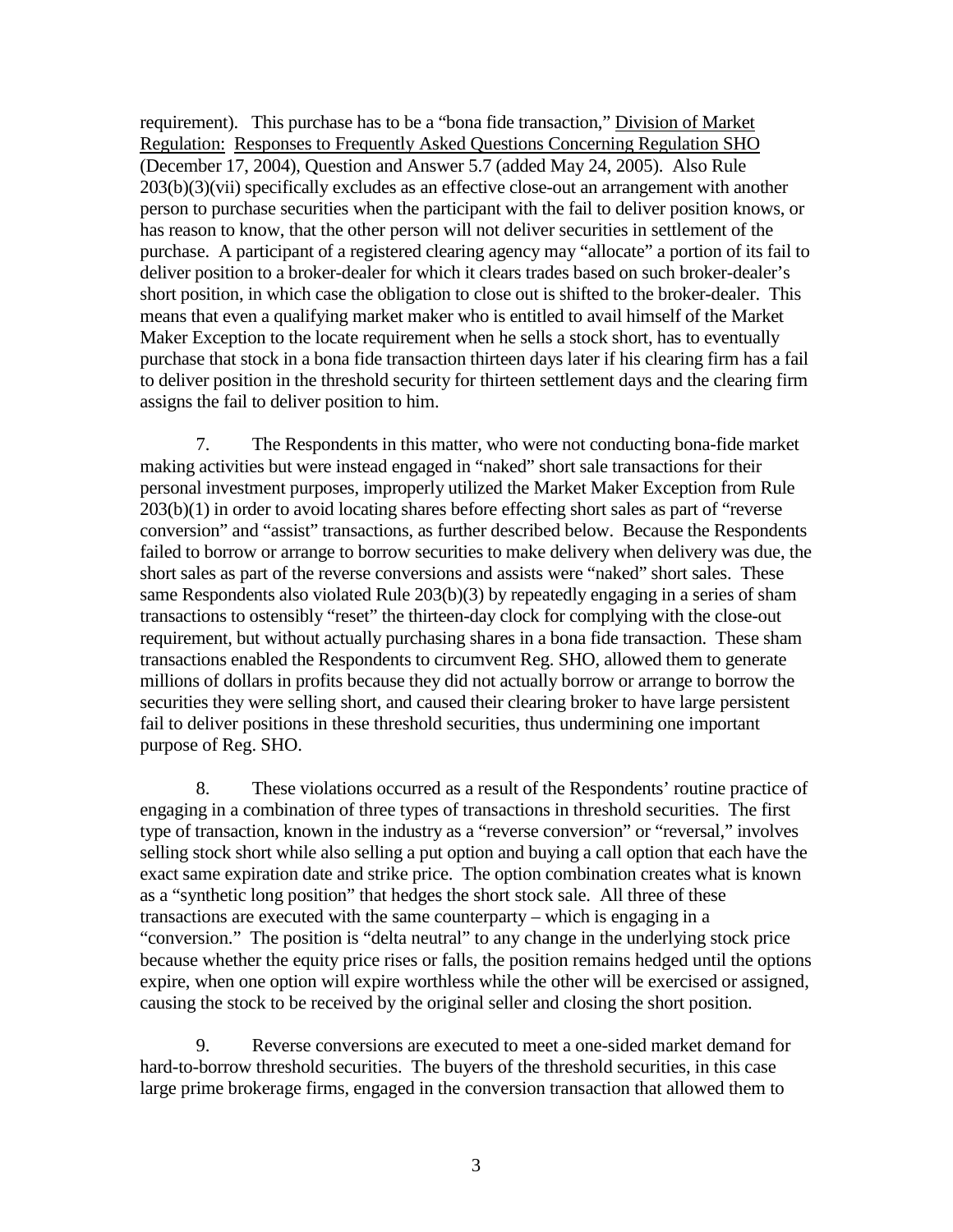acquire a long stock position that is hedged by the synthetic short options position. The brokerage firm could then loan out the shares of the threshold securities and received fees from the borrowers. Those loan fees can be quite significant when the stock is a threshold security, because threshold securities are generally hard to borrow and therefore command large fees in the stock loan market. Indeed, the borrow rate (referred to as a "negative rebate" because it is paid by the borrower to the lender) on a threshold security can be as high as 50% of the stock's market price (on an annualized basis), as compared to a small positive rebate that a financial institution borrowing securities would receive from the lender to compensate for cash collateral it posts to the lender when a security is easy to borrow. In many cases, certain threshold securities could not be borrowed at all. Alternatively, if the shares could be borrowed, the price to borrow was often much higher than the price at which the Respondents were willing and able to transact in reverse conversions because they did not have and did not intend to actually buy or borrow the stock they were selling short.

10. As a result, the Respondents, who did not comply with the "locate" requirements of Rule 203(b)(1) before selling the stock and did not comply with the close out requirements of Rule 203(b)(3), were able to attract the business of prime brokerage firms seeking to create inventory for stock loans on hard to borrow securities.

11. The Respondents could afford to engage in these reverse conversion transactions at a much better price than their competitors who located the stock in compliance with Reg. SHO's requirements and incurred the costs associated with actually borrowing the security as required by Reg. SHO. As J. Wolfson stated in a recorded telephone conversation, "what I sell them is not guaranteed, it never gets delivered, it's funny paper." Thus, the Respondents undercut the price for reverse conversions that was charged by those who did not violate Reg. SHO by engaging in "naked" short selling. As a result, the Respondents made millions of dollars in illicit profit.

12. The second type of transaction the Respondents engaged in – referred to herein as a "reset" – was a transaction in which the Respondents purported to discharge their obligation to "purchase" the security and close out their short position. In reality, it was a sham transaction. In a reset transaction, the Respondent having the close out obligation purportedly "bought" shares of that security while simultaneously buying from the same counterparty a short-term, deep in-the-money [1](#page-3-0) put option (a so-called "married put," because the purchase of stock was paired with the put option) or sold a short-term, deep in-the-money call option (a so-called "buy write" because the buyer buys shares and "writes" – or sells – a call option). This ostensible purchase of shares married with the short-term deep in-the-money option created the illusion that the Respondent satisfied the close-out obligation of Reg. SHO Rule 203(b)(3) by "purchasing" shares. But because the purchase was married to a short-term deep in-the-money option that in fact negated the purchase and returned the shares to the counterparty the next day, it was not a bona-fide

<span id="page-3-0"></span> $\frac{1}{1}$  A put option is in-the-money if the stock price is below the strike price of the option. A call option is in-the-money if the stock price is above the strike price of the option.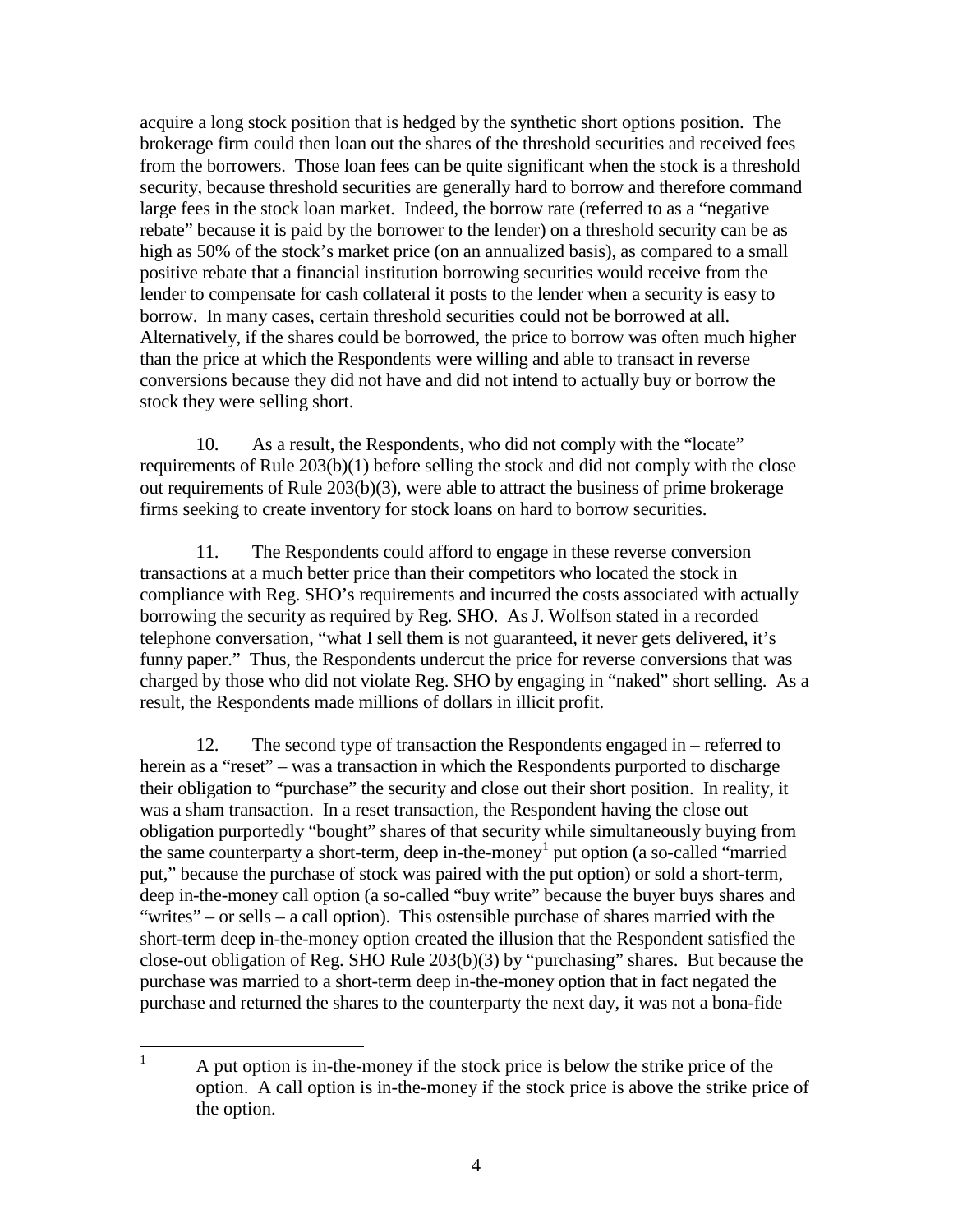purchase transaction. Instead, this paired transaction was nothing more than a temporary borrow of stock for a day. The Respondents knew or had reason to know, were reckless in not knowing or should have known that the shares they apparently "purchased" in the reset transactions would be transferred back to the party that apparently "sold" them the day before when the Respondent either exercised the put or was assigned on the call. As J. Wolfson stated in recorded telephone conversations, "every trade you make . . . you know you are not getting delivery" and "nobody in their right minds can expect delivery in any of these Reg. SHO stocks."

13. The reset transaction was virtually always priced at a net cost of \$0.03 per share to the purchaser of the stock, regardless of how much it would actually cost the seller to borrow the stock or how much the seller could make loaning the hard to borrow stock out to a third party if he had it. At times, the \$0.03 was less than a purchaser would have to pay to borrow hard-to-borrow securities in a bona-fide transaction with a counterparty that actually held the stock long, J. Wolfson and R. Wolfson knew or had reason to know, were reckless in not knowing or should have known that their counterparty was selling stock short without purchasing or borrowing to cover the short sale, so no shares would actually be delivered in the transaction. J. Wolfson and R. Wolfson, when "purchasing" the stock knew or had reason to know, were reckless in not knowing or should have known that their counterparty on the reset would not deliver securities in settlement of purchase, there was no actual close out of the fail to deliver position. For all these reasons, J. Wolfson and R. Wolfson also knew that even if there was no failure to deliver, the one-day purchase of stock followed by its return the next day was a sham transaction that simply rolled their short position over for another thirteen settlement days. These transactions violated Rule 203(b)(3) of Reg. SHO.

14. The third type of transaction the Respondents engaged in was simply taking the other side of the reset transaction, referred to as the "assist." Thus, J. Wolfson and R. Wolfson would assist with both their own and others' reset transactions by selling shares short to the resetting party while simultaneously selling to the same counterparty a shortterm, deep in-the-money put option or buying a short-term deep in-the-money call option. When each of the Respondents sold short as part of their assist transactions, they did not obtain a locate prior to the short sale, and thus each assist transaction also constituted a separate violation of Rule 203(b)(1). Because these Respondents routinely took both sides of these transactions designed to reset the thirteen day Reg. SHO clock, they understood that no shares ever changed hands. In fact, when engaging in resets, these Respondents traded *with each other* or with Trader A (who received instruction from Wolfson in how to trade threshold securities) at least 47% of the time.

15. J. Wolfson was the key participant in this violative activity and taught his brother, R. Wolfson, and others how to do it. One benefit to J. Wolfson of doing so was to have his brother and others as facilitators by taking the assist on the other side of his reset transactions. J. Wolfson was so concerned about the violative nature of his trading with Trader A that when Trader A's wife, during a recorded telephone call, told J. Wolfson that Trader A wanted to give J. Wolfson some money for all that J. Wolfson had done for Trader A, J. Wolfson said, "we're going to be investigated" by the Commission, Chicago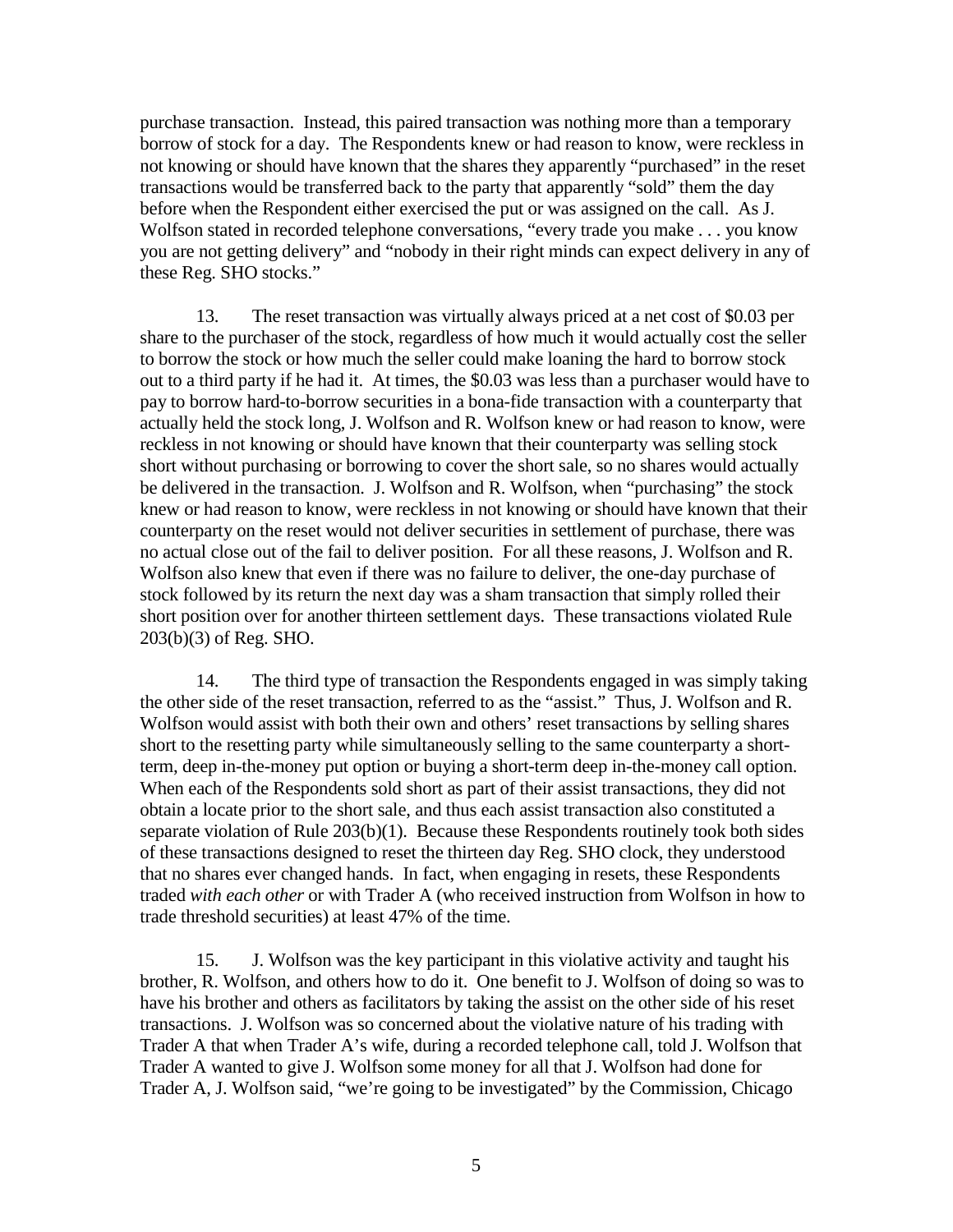Board Options Exchange ("CBOE") and American Stock Exchange ("Amex") because they are "into this Reg. SHO thing," and J. Wolfson was adamant that if Trader A gave J. Wolfson or any of his relatives "a penny, [the regulators] can show collusion."

16. In fact, J. Wolfson often did directly collude with Trader A and R. Wolfson to violate Reg. SHO. J. Wolfson even had authority to instruct brokers to place trades into Trader A's and R. Wolfson's accounts. J. Wolfson often called in both sides of his reset transaction and instructed the broker to put assists in either his brother's or Trader A's account (and sometimes both).

17. During the period July 2006 through July 2007, these Respondents routinely engaged in hundreds of "reverse conversion," "reset" and "assist" transactions in numerous threshold securities including, but not limited to Fairfax Financial Holdings Ltd. (then trading on NYSE as "FFH"); NYSE Group (NYSE: NYX); Chipotle Mexican Grill, Inc. (NYSE: CMG); Novastar Financial, Inc. (then trading on NYSE as "NFI"); and AtheroGenics, Inc. (then trading on the NASDAQ as "AGIX").

18. During this period, the Repondents were not engaged in bona fide market making activities in these securities. The Respondents failed to maintain regular and continuous two-sided quotations and did not hold themselves out as being willing to buy and sell options in these securities on a regular or continuous basis by entering quotations in an inter-dealer communications system or by any other means. The Respondents were not appointed by their Self-Regulatory Organizations ("SROs") as market makers in these threshold securities or in the options of these threshold securities and did not abide by the SRO requirements to be considered market makers in the options of these securities. Moreover, while they sold hundreds of reverse conversions, they rarely purchased a conversion. Once the Respondents sold the reverse conversion, they did not trade out of the position but instead held onto the position (similar to any other investment transaction) until the maturity date of the underlying options, which was often several months. During this time, the Respondents maintained their open short position through routine use of the reset transactions. The Respondents simply had no legitimate claim to avail themselves of the exception from the locate requirement for transactions in connection with bona-fide market making activities in the securities for which this exception was claimed when they sold short either in the reverse conversion or assist transactions.

19. These transactions caused significant amounts of persistent fails to deliver in threshold securities. By engaging in these unlawful transactions during the period July 2006 through July 2007, the Respondents collectively earned at least \$17,375,000 in illicit trading profits.

|                   | <b>Reverse</b> | <u>No. of</u> |                | No. of        |              |
|-------------------|----------------|---------------|----------------|---------------|--------------|
| <b>Respondent</b> | Conversions    | <b>Trades</b> | <b>Assists</b> | <b>Trades</b> | <b>Total</b> |
| J. Wolfson        | \$12,129,000   | 380           | \$3,484,000    | 486           | \$15,613,000 |
| R. Wolfson and    |                |               |                |               |              |
| Golden Anchor     | 1,319,000      | <u>  11</u>   | 443,000        | 130           | 1,762,000    |
| Total             | 3,448,000      | <u>491</u>    | .000           | <u> 616</u>   |              |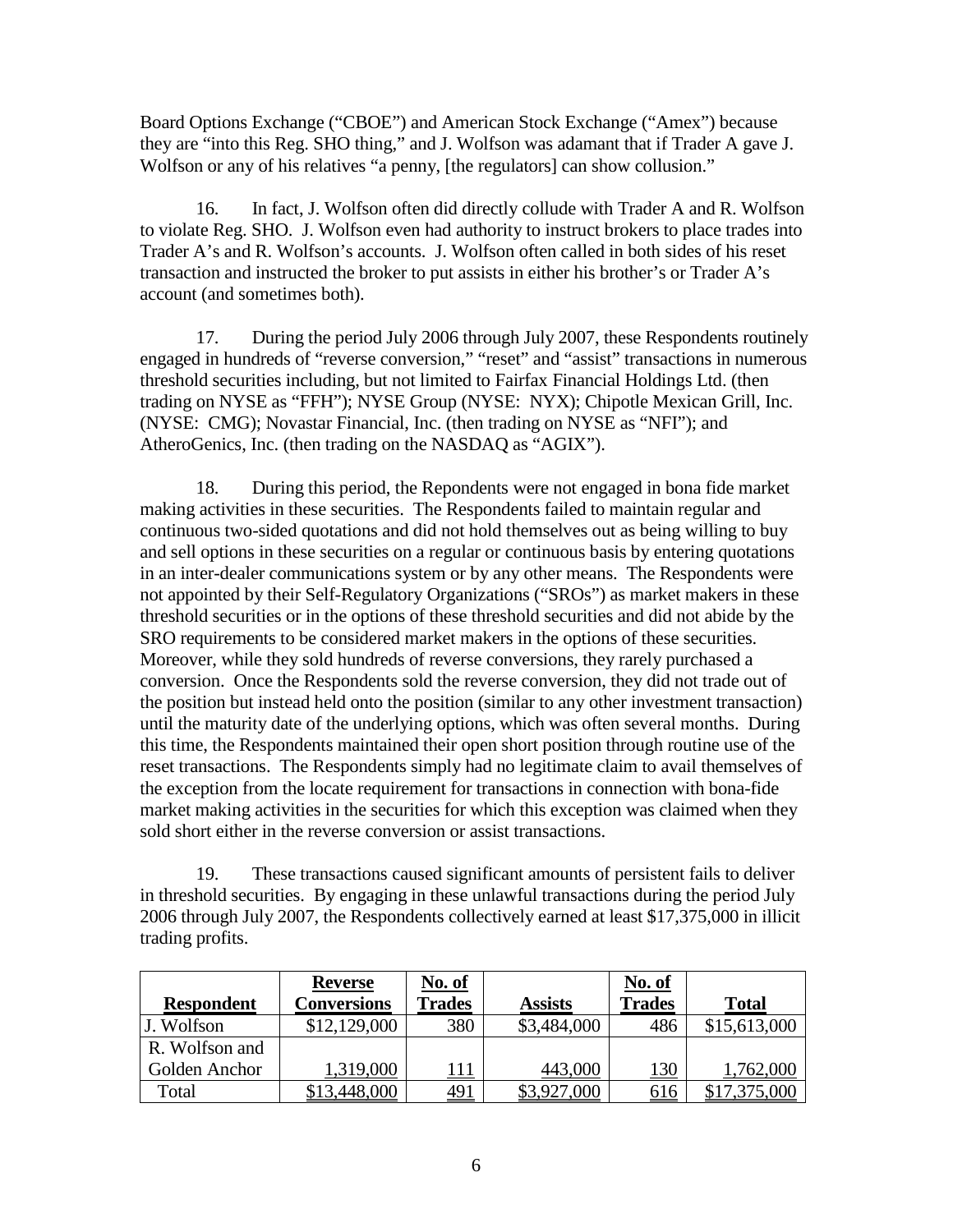20. By virtue of their conduct, J. Wolfson willfully violated, aided and abetted and caused; Golden Anchor willfully violated; and R. Wolfson aided and abetted and caused violations of Rules 203(b)(1) and 203(b)(3) of Reg. SHO.

# **B. RESPONDENTS**

21. *Jeffrey A. Wolfson*, age 58, is a resident of Northbrook, Illinois. J. Wolfson, a sole-proprietor, holds a Series 7 license and was a broker-dealer registered with the Commission pursuant to Section 15(b) of the Exchange Act (File No. 8-37121) until May 8, 2007, when the assets and liabilities of the sole-proprietorship were transferred to BMR 2, L.L.C. During the period January 1, 2005 through May 8, 2007, J. Wolfson was registered with the Chicago Board Options Exchange ("CBOE") as a market maker for Wol Corporation. J. Wolfson terminated his affiliation with Wol effective May 8, 2007. J. Wolfson is currently a member and the majority owner of Sallerson-Troob, L.L.C. J. Wolfson founded Pax Clearing Corporation which Merrill Lynch Professional Clearing Corp. acquired in April 2005.

22. *Robert A. Wolfson*, age 57, is a resident of West Orange, New Jersey. R. Wolfson, who holds no securities licenses, was employed as a market maker by Golden Anchor from March 21, 2007 through December 31, 2007, where he traded his own account using capital provided by Golden Anchor with an agreement that he receive 50% of the profits generated from his trading.

23. *Golden Anchor Trading II, (n/k/a Barabino Trading, LLC)*, is a New York limited liability company with offices in New York, New York. From November 18, 1997 until May 25, 2009, Golden Anchor was a broker-dealer registered with the Commission pursuant to Section 15(b) of the Exchange Act (File No. 8-50620).

# **C. OTHER RELEVANT INDIVIDUAL AND ENTITIES**

24. *BMR 2, L.L.C.*, was an Illinois limited liability company with an office in Chicago. BMR was a broker-dealer registered with the Commission pursuant to Section 15(b) of the Exchange Act (File No. 8-37121) from at least May 8, 2007 until October 10, 2008. On May 8, 2007, BMR assumed all assets and liabilities of Jeffrey A. Wolfson, soleproprietor. From May 8, 2007 through March 3, 2008, BMR was a member of the CBOE. On September 11, 2009, BMR was dissolved.

25. *Vintage Capital, L.L.C.*, is an Illinois limited liability company with an office in Chicago in the same offices where J. Wolfson traded. Since January 2, 2004, Vintage has been a broker-dealer registered with the Commission pursuant to Section 15(b) of the Exchange Act (File No. 8-66175).

26. *Sallerson-Troob, L.L.C.*, is an Illinois limited liability company with an office in Chicago in the same offices where J. Wolfson traded. Since August 19, 1997, Sallerson-Troob has been a broker-dealer registered with the Commission pursuant to Section 15(b) of the Exchange Act (File No. 8-50403). During the period January 1, 2005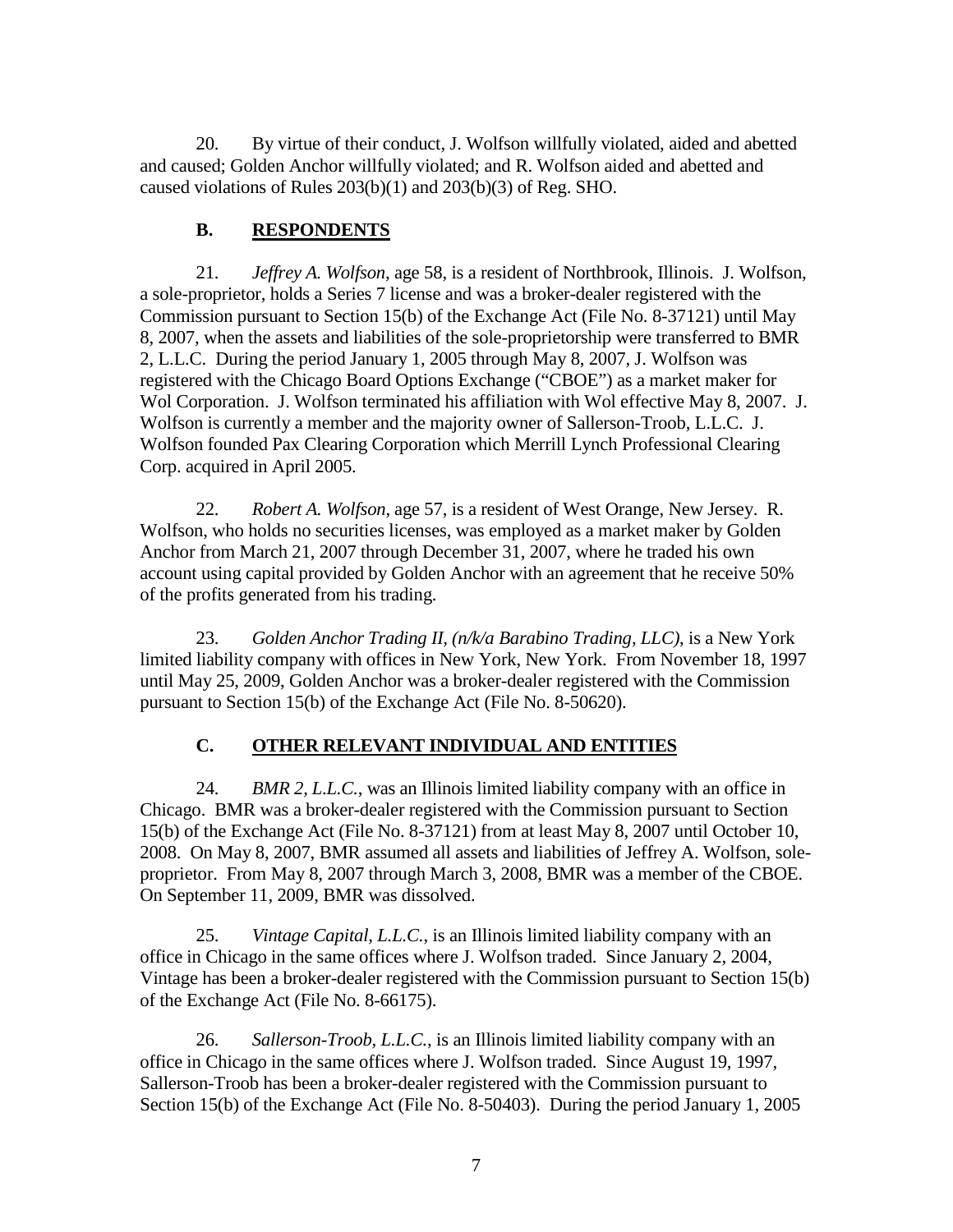through July 31, 2007, Sallerson-Troob was partially owned by J. Wolfson, who is currently the majority owner.

# **D. ALLEGATIONS**

27. From July 2006 through July 2007, the Respondents engaged in "reverse conversions" and "assist" transactions in which they sold short certain threshold securities without locating the securities subject to the short sales. The Respondents were not entitled to rely on the bona-fide market making exception to justify their failure to locate the threshold securities because these transactions were not part of bona-fide market making, as discussed further below. The Respondents also improperly engaged in a series of sham "reset" transactions that did not satisfy their obligations to close out their fail-to-deliver positions. Through these transactions, the Respondents were able to profit from selling the reverse conversions in threshold securities to prime brokers at prices less than the prevailing rate (then very high) to borrow them. The Respondents were able to keep as profit the entire amount made on the "sale" of the reverse conversion because the Respondents never intended to borrow or buy the securities to close out the short position created by the reverse conversion.

28. We first set out a typical example of the complete trading pattern and then discuss in more detail each Respondent's repeated violations.

# **The Violative Trading Pattern**

## **The Reverse Conversion**

29. The first step in the trading pattern involved a "reverse conversion." This involves three transactions with the same counterparty including the short sale of a generally large block of stock tied to the sale of a put option and purchase of a call option with identical strike price and expiration dates. The short sale is hedged by the options combination that creates a "synthetic long position" so the entire position is "delta neutral" to changes in the stock price. If the price of the underlying stock increased over the life of the conversion, thereby decreasing the value of the short position, that "loss" would be offset by a corresponding increase in the value of the synthetic long position; conversely, if the price of the underlying stock decreased over the life of the conversion, the decrease in the value of the synthetic long position would be offset by the "gain" on the short position. Below is an example from J. Wolfson's trading records of a reverse conversion in the securities of iMergent, Inc. (formerly traded on the Amex as "IIG" / options ticker: IIG).

## **Example 1 – Reverse Conversion**

February 1, 2007 J. Wolfson sold short 35,000 shares of IIG at \$19.45 per share to a counterparty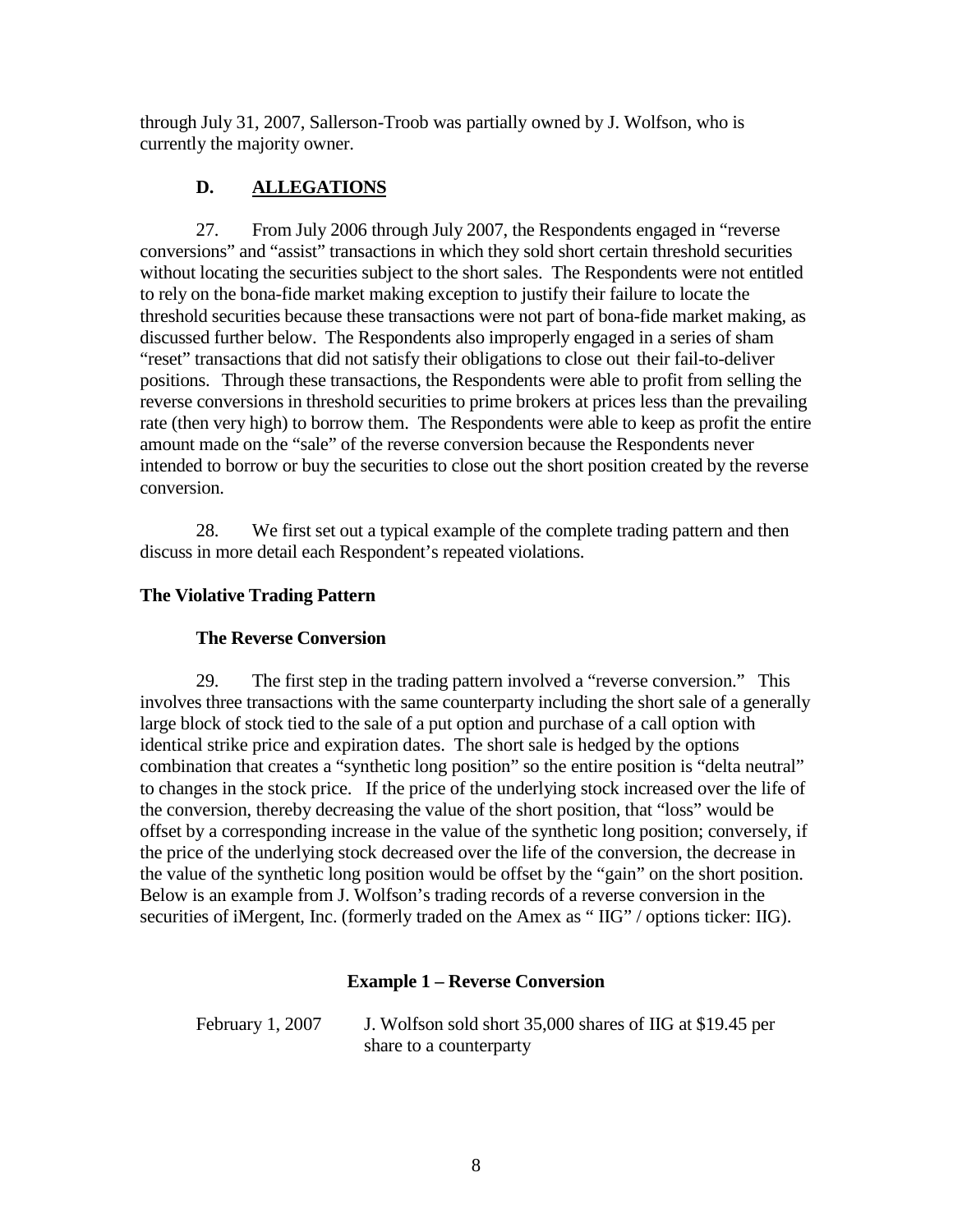| February 1, 2007 | J. Wolfson sold 350 (each option contract is for 100 shares<br>of stock) IIG Apr 20 puts at \$3.75 per share to the same<br>counterparty |
|------------------|------------------------------------------------------------------------------------------------------------------------------------------|
| February 1, 2007 | J. Wolfson bought 350 IIG Apr 20 calls from the same<br>counterparty; 175 at \$2.67 per share and 175 at \$2.68 per<br>share             |

30. J. Wolfson made a total profit on this reverse conversion of \$18,375, earning \$1.08 on 17,500 shares and \$1.07 on 17,500 shares on the put/call spread (\$3.75- \$2.67 and \$3.75-\$2.68), and losing \$0.55 when the calls he bought as part of the options combination were exercised at the \$20.00 strike price (\$20.00 - \$19.45), for a per share profit of \$0.53 (\$1.08 - \$0.55) on 17,500 shares and \$0.52 (\$1.07-\$0.55) on the other 17,500 shares, or \$18,375, in total for this one transaction. The reverse conversion was a "package" – all three legs would be done with the same counterparty and the price for the reverse conversion would be quoted as the price per share, e.g., \$0.53 to sell the April reverse conversion.

#### **The Reset Transaction**

31. The Respondents' short sale in the reverse-conversion, like the one in Example 1 above, however, resulted in a "fail to deliver" position in the threshold security on the books and records of their clearing firm at the end of the third settlement day  $(T+3)$ . This was because the Respondents obviously did not own the shares, failed to locate shares prior to effecting their short sales, did not borrow the shares, and did not deliver the shares they sold short on settlement day. In these cases, the clearing firm routinely notified the Respondents that the clearing firm was allocating to them the obligation to close out the fail to deliver positions and that the clearing firm would buy-in those positions if the Respondents did not close them out themselves. Such a notification from a clearing firm is typically referred to in the industry as a "buy-in" notification, i.e., the clearing firm notifies its client that, if the client does not close out the fail to deliver position, the clearing firm will buy shares in the market and recover the cost from the client.

32. The Respondents did not want their fail to deliver position to be bought-in by the clearing firm because such a buy-in would have required the clearing firm to actually make purchases of Reg. SHO threshold securities (which were by definition thinly traded), at the Respondents' expense, at a price determined by the market. Additionally, the buy-in would have exposed the Respondents to market risk on their initial reverse conversion transactions because it would have eliminated the short position leaving only the unhedged synthetic long position created by purchasing call options and selling put options.

33. To avoid being bought-in, the Respondents entered into a reset, in which they bought a married put or executed a buy-write (the purchase of stock in conjunction with the sale, or writing, of call options on the same security) that utilized a particular type of option known as a FLEX option. These are exchange traded options for which the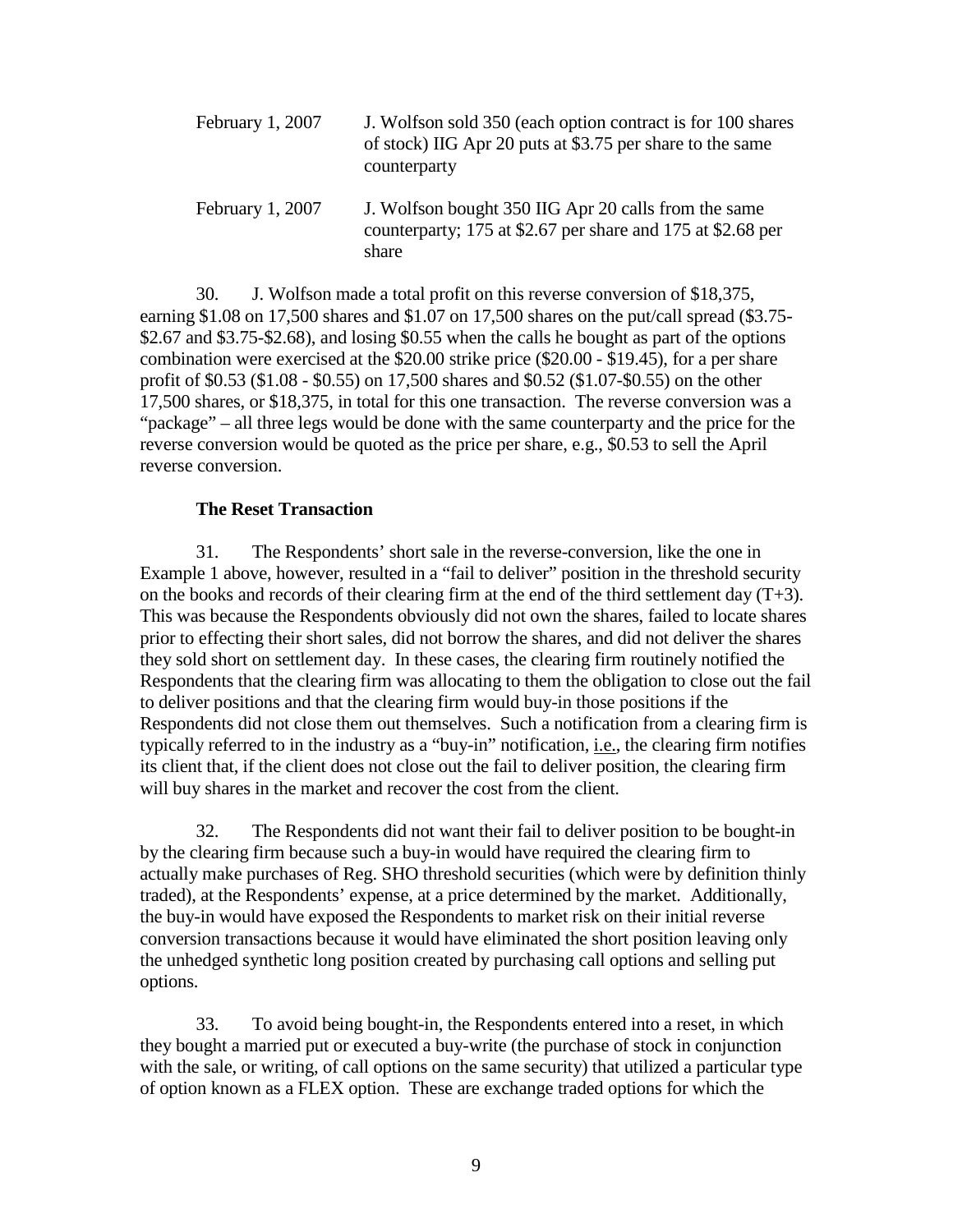parties can customize certain terms, including the strike price, expiration date, and exercise type  $(i.e., American or European)$ . In this case, the option would usually be a one day put option with a deep in-the-money strike price, ensuring that stock "purchased" by the buyer would be "put back" or returned to the seller when exercised the very next day. The following is J. Wolfson's reset of the reverse conversion from Example 1:

### **Example 2 – Reset Transaction**

| February 23, 2007 | J. Wolfson received a Reg. SHO buy-in notification from his<br>clearing firm for 35,000 shares of IIG.                                                                                                                                                                                                                                                                                                                                                                                                                                                                                                                                                                                                                                                                        |
|-------------------|-------------------------------------------------------------------------------------------------------------------------------------------------------------------------------------------------------------------------------------------------------------------------------------------------------------------------------------------------------------------------------------------------------------------------------------------------------------------------------------------------------------------------------------------------------------------------------------------------------------------------------------------------------------------------------------------------------------------------------------------------------------------------------|
| February 23, 2007 | J. Wolfson "purchased" 35,000 shares of IIG at \$18.83 per<br>share from a counterparty who assisted the transaction,<br>thereby seeming to eliminate his fail to deliver position with<br>his clearing firm.                                                                                                                                                                                                                                                                                                                                                                                                                                                                                                                                                                 |
| February 23, 2007 | J. Wolfson simultaneously bought from the same<br>counterparty 350 IIG 26 Feb 30 put options (which were<br>deep in-the-money – the stock would have to rise from<br>\$18.83 to \$30, or 59% in one day, for the put to expire<br>worthless) at \$11.20 per share; these one-day FLEX options<br>(February 23 was a Friday) had an expiration date of<br>February 26, 2007.                                                                                                                                                                                                                                                                                                                                                                                                   |
| February 26, 2007 | J. Wolfson exercised the put options resulting in a "sale"<br>back to the seller/counterparty of the 35,000 shares he had<br>"purchased" the day before, thereby re-establishing his<br>original short position. Three days after the exercise of the<br>put, J. Wolfson would fail to deliver on settlement of the<br>"sale" of the 35,000 shares. Nonetheless, the effect of<br>Wolfson's "purchase" on February 23 was to appear to close<br>out the original short position on which he was failing to<br>deliver for thirteen settlement days, and the effect of his<br>exercising the put option was to re-establish the short<br>position for up to another thirteen settlement days even<br>though J. Wolfson never actually received or delivered any<br>IIG shares. |

34. The total price paid for the 35,000 shares and the 350 put options was \$30.03 per share (\$18.83 per share for the stock, plus \$11.20 per share for the options). In return, J. Wolfson received the right to sell the shares back one day later at \$30. Thus, Wolfson effectively paid \$0.03 per share, or \$1,050 in total, to circumvent his Reg. SHO obligations. With very little exception, this "reset" transaction cost the purchaser exactly \$0.03 no matter what the underlying stock was. In most cases, these reset transactions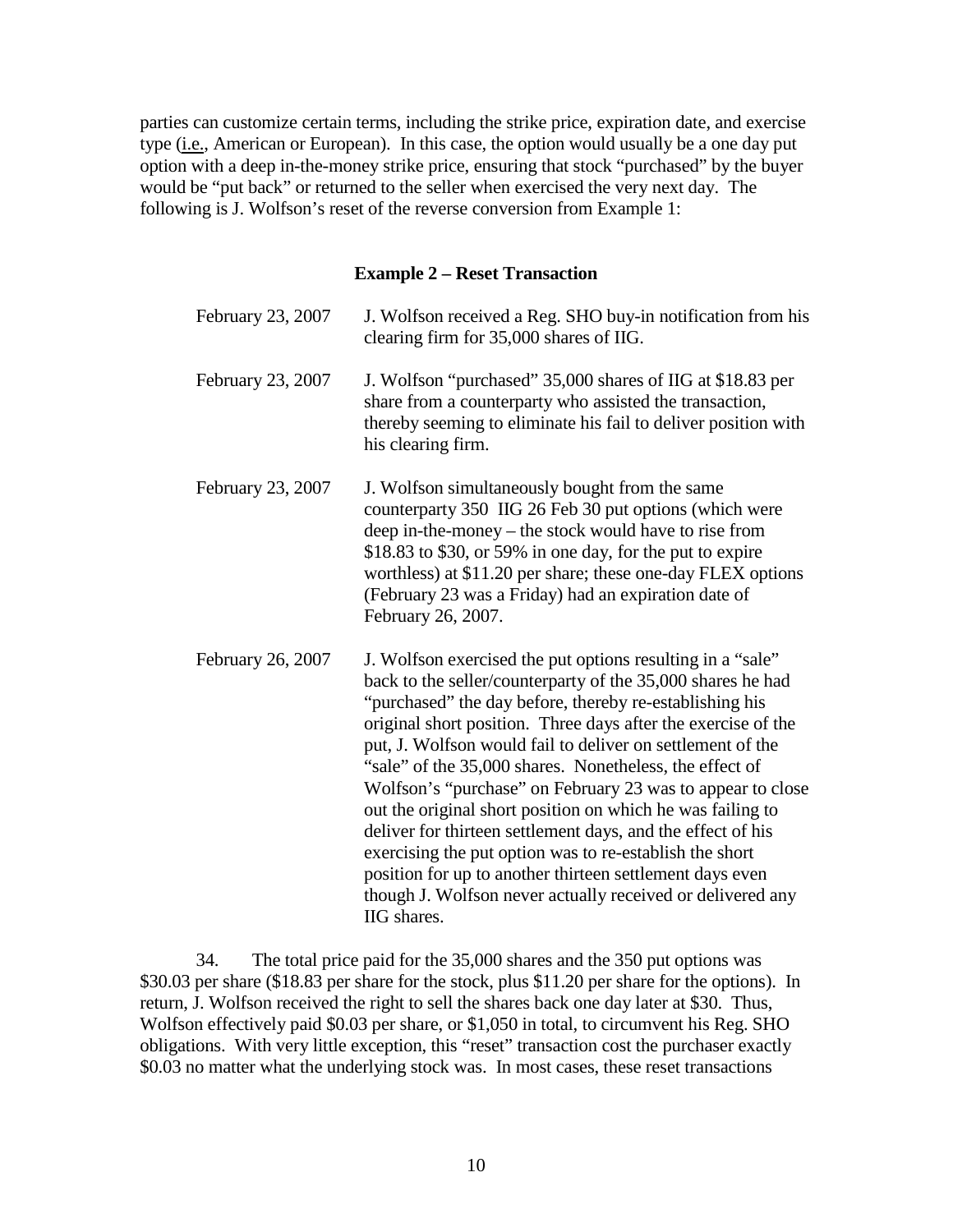were brokered through a floor broker, who knew a small group of market participants, including the Respondents, willing to take the other side.

35. This reset enabled J. Wolfson to evade the close-out requirement because his clearing firm counted the long purchase component of the reset towards J. Wolfson's "net long" position for the day and reset the clearing firm's calculation of J. Wolfson's close-out obligation. The underlying options on the original reverse conversion expired on April 21, 2007, and J. Wolfson executed at least one additional reset transaction (again at a cost of \$0.03 per share), on March 19, 2007, to maintain a fail to deliver position from February 23 (when the position should have been closed out by the purchase of shares of like kind and quantity) until April 21, when the options from the initial reverse conversion expired. Reverse conversion positions of longer duration required several resets to maintain the original reverse conversion until expiration of the underlying options.

36. Other reset transactions allowed J. Wolfson to maintain his failure to deliver positions for even longer. A reset executed on the thirteenth settlement day of a fail to deliver allowed J. Wolfson to maintain his short position from a reverse conversion for an additional sixteen trading days, as shown in the table below.

| S <sub>13</sub> | T               | $T+1$          | $T+2$           | $T+3$          |
|-----------------|-----------------|----------------|-----------------|----------------|
|                 | Day $1$         | Day 2          | Day 3           | S <sub>1</sub> |
|                 |                 |                |                 | Day 4          |
| S <sub>2</sub>  | S <sub>3</sub>  | S <sub>4</sub> | S <sub>5</sub>  | S <sub>6</sub> |
| Day 5           | Day 6           | Day 7          | Day 8           | Day 9          |
| S <sub>7</sub>  | S <sub>8</sub>  | S <sub>9</sub> | S <sub>10</sub> | <b>S11</b>     |
| Day 10          | Day 11          | Day 12         | Day 13          | Day 14         |
| S <sub>12</sub> | S <sub>13</sub> |                |                 |                |
| Day $15$        | Day 16          |                |                 |                |

On settlement day 13 (shown as "S13 in the table above), J. Wolfson did a reset. On the following day (shown as "T" in the table above), the option from the reset was exercised or assigned causing J. Wolfson to sell the shares. When this sale settled on "T+3" it resulted in a fail to deliver, which then could persist for another twelve settlement days until it had to be closed on "S13," the thirteenth settlement day.

#### **Expiration of the Original Reverse Conversion**

37. The reset transactions enabled the Respondents to maintain their short position until the expiry of the underlying options in the original reverse conversion, thereby enabling the Respondents to realize the profits they had essentially locked in at the beginning of the transaction. By the nature of the reverse conversion (which contained puts and calls with the same expiration and strike price) – one option will always expire worthless and the other will always be exercised (or assigned), thus resulting in a "purchase" to the Respondent that would close out the short position put on in the original reverse conversion.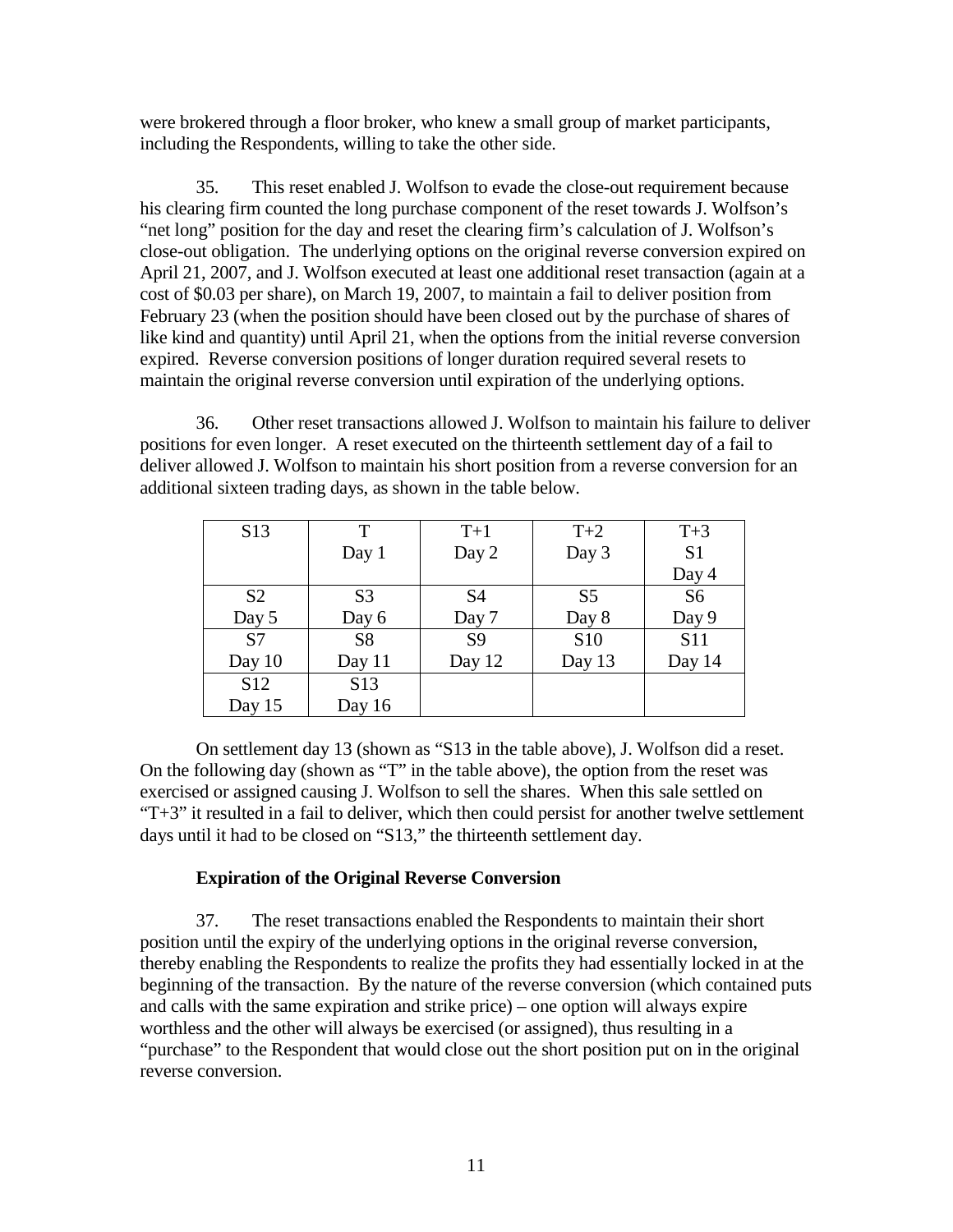#### **Example 3 – Expiration of Options from Original Reverse Conversion**

| April 20, 2007 | The 350 IIG Apr 20 call options J. Wolfson bought on<br>February 1 were in-the-money (the stock was trading at<br>\$25.00) and exercised by J. Wolfson at \$20 resulting in a<br>purchase of 35,000 shares of IIG. These shares closed out J.<br>Wolfson's original IIG fail position |
|----------------|---------------------------------------------------------------------------------------------------------------------------------------------------------------------------------------------------------------------------------------------------------------------------------------|
| April 21, 2007 | The 350 IIG Apr 20 put options that J. Wolfson purchased<br>on Feburary 1 expired worthless since the market price of<br>IIG was above the strike price (IIG closed at \$25.00 on April<br>20)                                                                                        |

38. As a result of these reverse conversion and reset transactions in IIG, J. Wolfson made a net profit of \$16,275, equal to the difference of the \$18,375 J. Wolfson made on the reverse conversion, minus the \$2,100 cost of the two reset transactions.

### **J. Wolfson Learns "The Game"**

39. J. Wolfson testified that it was not until after he sold an "assist" transaction in FFH (and more assists after that) that he started asking himself, "What's the other side of this, why are they doing this, what's the game[?]" After he "figured out" how he was going to close out by using the reset transaction (which he had been assisting) he "started really selling reversals in threshold securities." The reset enabled him to avoid the costs associated with borrowing or purchasing sufficient shares to make delivery on the short sale component of the reverse conversion. Thus, actually delivering on the short sale component of the reverse conversion was not part of the Respondents' strategy. In a recorded October 5, 2006 telephone conversation, J. Wolfson discussed a request for guaranteed delivery of stock on a reverse conversion and admitted that the stock he sold as part of a reverse conversion did not get delivered – "... what I sell them is not guaranteed, it never gets delivered, it's funny paper."

40. Moreover, J. Wolfson understood that he was loaning shares, which he did not own or borrow, to prime brokers via his reverse conversions. In a recorded October 4, 2006 telephone conversation, J. Wolfson explained to a representative of a hedge fund how he could lower the hedge fund's cost of borrowing stock – in this case FFH – to cover its short sales. J. Wolfson explained how a prime brokerage firm was paying him an implied borrow rate of 20% for the long stock it "purchased" from J. Wolfson's reverse conversion while charging the hedge fund 30% to borrow the stock. To cut out the prime brokerage firm, and make his reverse conversions even more profitable, J. Wolfson proposed that he and the hedge fund could split the 10% the hedge fund could save by doing its conversions with J. Wolfson instead of borrowing the stock from the prime broker.

41. Typically, in a reverse conversion, the cost to borrow stock is considered a carrying cost to the reverser – the party providing the conversion. However, the Respondents did not have to factor in the cost to borrow stock when they quoted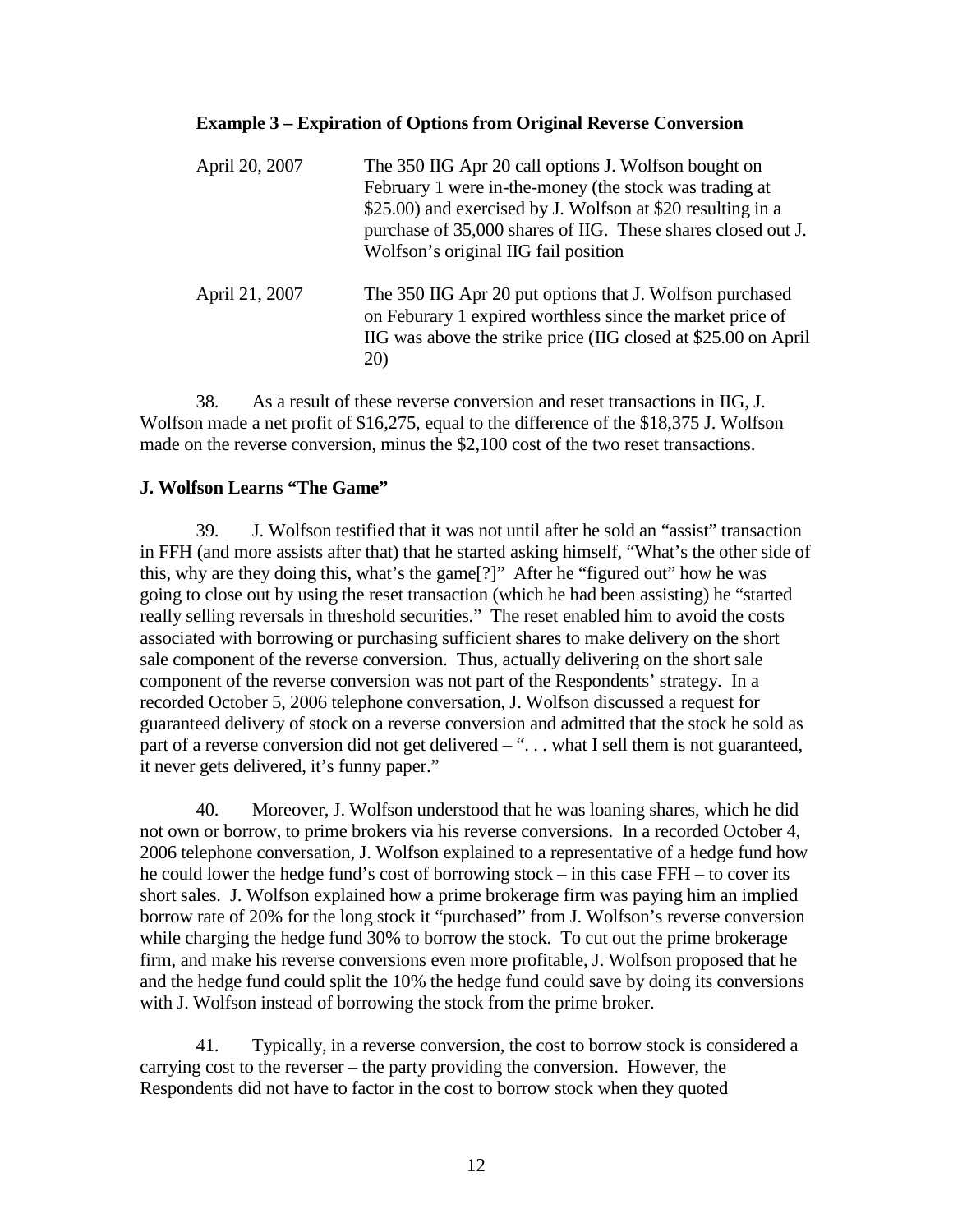conversions because they avoided such costs by not complying with Reg. SHO. As a result, the Respondents enjoyed a competitive advantage over others in the market who were complying with Reg. SHO.

42. J. Wolfson's trading records show that he began frequent trading in threshold securities beginning in July 2006 when he did five reverse conversions, one reset and sixteen assists. J. Wolfson's activity in threshold securities peaked in March 2007 when he did eighty-six reverse conversions, thirty resets and seventy-eight assists. Beginning in May 2007, J. Wolfson switched from trading as a sole proprietor to trading through BMR 2, LLC. By executing at least 380 reverse conversions, from July 2006 through July 2007, J. Wolfson generated approximately \$12,129,000 in illicit profits. During the same period, J. Wolfson executed at least 486 assist trades for total profits of approximately \$3,484,000.

#### **J. Wolfson Recruits Trader A and R. Wolfson Into "The Game"**

43. Beginning in late 2006, J. Wolfson began to teach others how to trade reverse conversions in threshold securities as well as resets and assists. J. Wolfson approached Trader A and asked if Trader A wanted to learn how J. Wolfson traded. J. Wolfson and Trader A discussed how to do reverse conversions in threshold securities and J. Wolfson introduced Trader A to the use of reset transactions to close out his Reg. SHO fails.

44. J. Wolfson also shared his threshold securities trading strategies with his brother, R. Wolfson, who began trading in his own account at Golden Anchor in March 2007. All of R. Wolfson's trading in threshold securities was conducted in this account at Golden Anchor and none of Golden Anchor's other trading activity was placed in this account. As the executing broker, it was Golden Anchor's responsibility to obtain locates prior to R. Wolfson's short sales and Golden Anchor's responsibility, once allocated from its clearing firm, to close out the fails to deliver resulting from R. Wolfson's trading in threshold securities. From March 23, 2007 through July 31, 2007, R. Wolfson, trading through Golden Anchor, executed at least 111 reverse conversions in threshold securities that resulted in approximately \$1,319,000 in profits. During the same period, R. Wolfson, trading through Golden Anchor, executed at least 130 assist transactions for total profits of \$443,000.

#### **The Respondents Were Not Bona-Fide Market Makers Under Reg. SHO**

45. The short sales executed by the Respondents in the reverse conversion and the assist transactions were not in connection with bona-fide market making activities in the threshold security, so the Respondents were not eligible for the Market Maker Exception.

46. Section  $3(a)(38)$  of the Exchange Act defines a market maker as a specialist or dealer who "holds himself out (by entering quotations in an inter-dealer communications system or otherwise) as being willing to buy and sell such security for his own account on a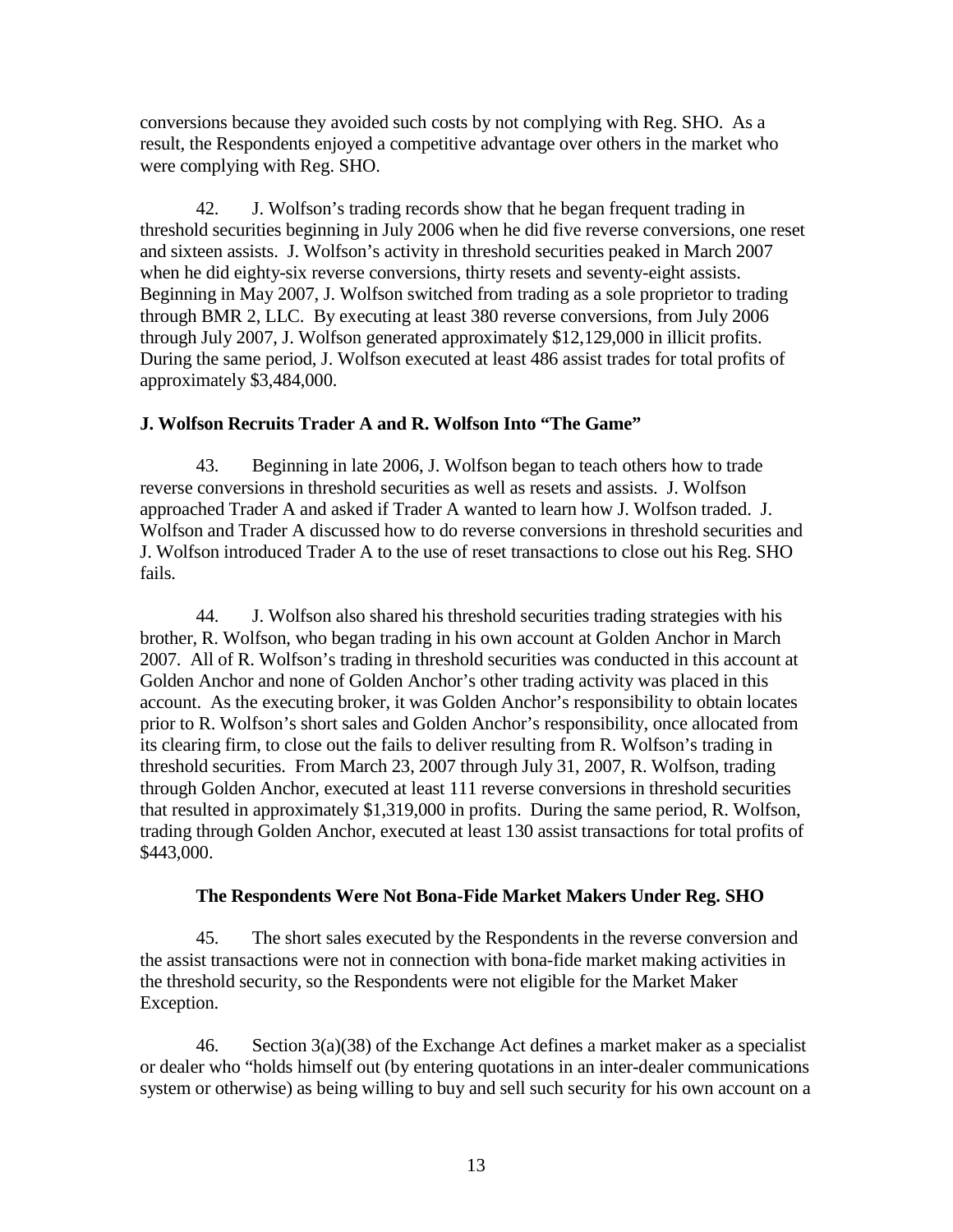regular or continuous basis." The Respondents failed to maintain regular and continuous two-sided quotations and did not hold themselves out as being willing to buy and sell securities or options in the securities on a regular or continuous basis by entering quotations in an inter-dealer communications system or by any other means. Rather, the Respondents were engaging in reverse conversions and assists for their own investment purposes. J. Wolfson did not regularly or continuously disseminate two-sided quotes in the option classes he used in reverse conversions.

47. The proposing and adopting releases for Reg. SHO provide guidance as to what constitutes "bona-fide" market making activities. The proposing release states that the Market Maker Exception was meant "to facilitate customer orders in a fast moving market without possible delays with complying with the proposed 'locate' rule." Short Sales, 68 Fed. Reg. 62972, 62977 (Nov. 6, 2003). It also notes that "most specialists and market makers seek a net 'flat' position in a security at the end of each day and often 'offset' short sales with purchases such that they are not required to make delivery under the security settlement system." Id. The adopting release states that the Commission has specifically noted that bona-fide market making "does not include activity that is related to speculative selling strategies or investment purposes of the broker-dealer and is disproportionate to the usual market making patterns or practices of the broker-dealer in that security." Short Sales, 69 Fed. Reg. 48008, 48015 (Aug. 6, 2004).

48. Market making must be in a security and reverse conversions, as a package of an equity security and two derivatives in that equity security (the put and call options), are not themselves securities. Similarly, assist transactions, as packages of an equity security and a derivative security (the FLEX put or FLEX call option), are not themselves securities.

### **J. Wolfson**

49. J. Wolfson's trading activities were not consistent with market making. Rather than engaging in bona-fide market making, J. Wolfson, from July 2006 through May 2007 as an individual and then through BMR 2, LLC ("BMR"), simply executed a trading strategy to sell reverse conversions to other market participants who wanted to use conversions to acquire a long position in the stock. Instead of having a net flat position, J. Wolfson's trading records show that he maintained extended open short positions in the stocks he sold as part of reverse conversions. J. Wolfson's reverse conversion and assist trades in certain threshold securities were disproportionate to his other patterns or practices in those securities. For example, on March 2, 2007, J. Wolfson provided an assist to Trader A by selling Trader A 2,220,000 shares of NYX. On the same date, J. Wolfson sold an additional 23,100 shares of NYX in nineteen lots of between 100 and 9,200 shares. Except for the 22,200 one-day FLEX put contracts used in the assist trade, J. Wolfson had no other option transactions in NYX on March 2. On March 9, 2007, J. Wolfson did a reverse conversion with a sale of 100,000 shares of AGIX. On the same date, J. Wolfson sold an additional 57,144 shares of AGIX in forty lots of between 31 and 5,000 shares. Except for the two sets of 500 paired put and call contracts used to offset the short sales in the reverse conversions, J. Wolfson had no other option activity in AGIX on March 9.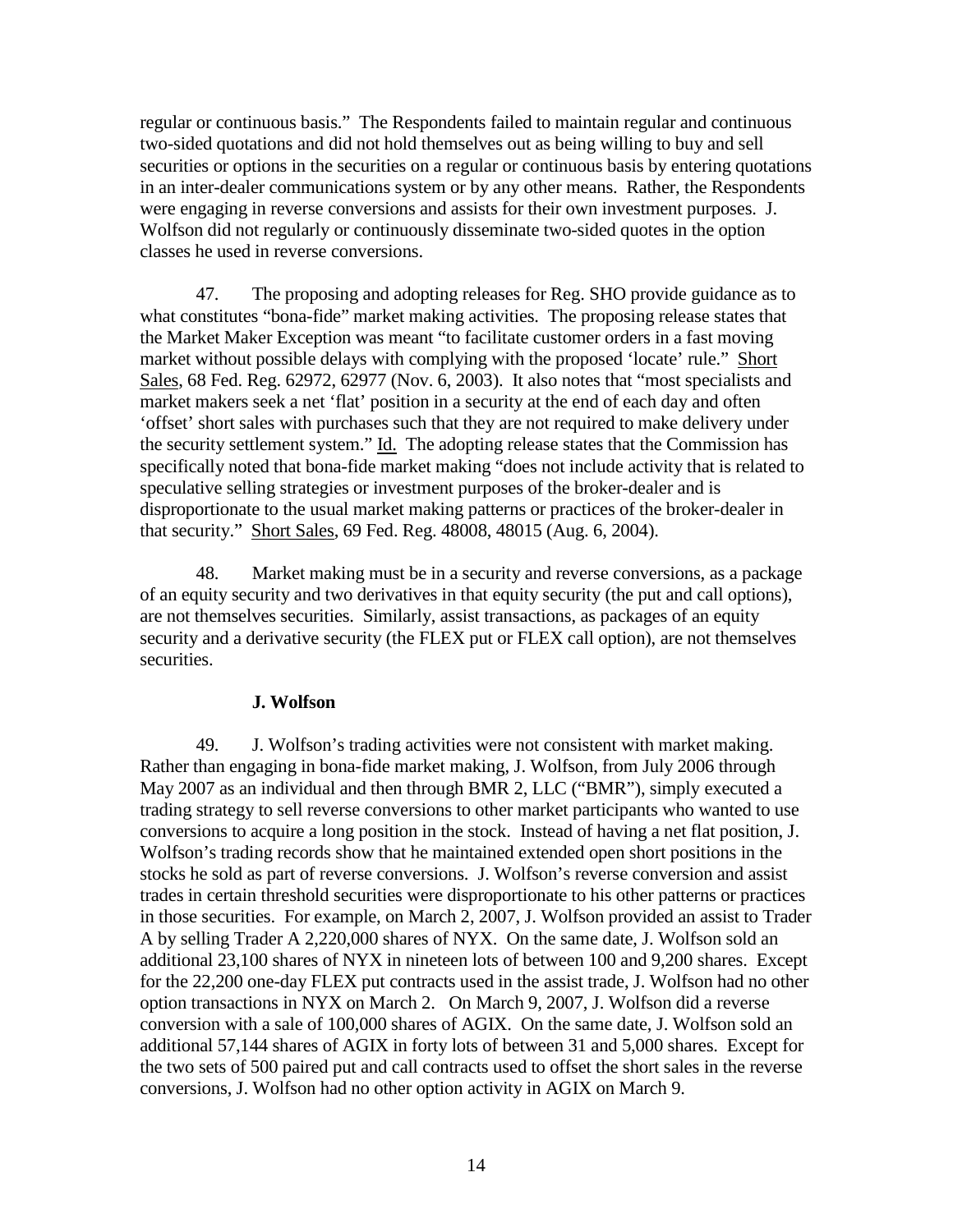50. Indeed, J. Wolfson's clearing firm recognized that J. Wolfson's trading at times was out of proportion with other customers for which it cleared trades. In an email string from March 20-21, 2007, a vice president in the clearing firm's compliance department noted that the largest fail at the firm was 14 million shares in NYX and that J. Wolfson was responsible for approximately 6.8 million shares and Trader A was responsible for approximately 4.5 million shares. The head of compliance noted that the size of these fails was large even when compared to the clearing firm's larger options market makers.

51. J. Wolfson executed his reverse conversion and assist trades through a floor broker, who consistently called soliciting only the reversal. J. Wolfson rarely executed conversions in threshold securities.

52. Recorded telephone conversations with the floor broker concerning assists, where J. Wolfson provides only an offer to sell, together with J. Wolfson's trading records, show that J. Wolfson consistently executed the assist trades at a fixed and predetermined net price – \$0.03 – the profits realized after the sale of the stock, the sale or purchase of the FLEX option, and the exercise or assignment of the FLEX option. This price remained almost constant during the thirteen months during which J. Wolfson provided assists to other market participants, regardless of the equity being traded, and is inconsistent with the varied prices one would expect from bona fide market making activity given the varying costs to actually borrow threshold securities.

### **Golden Anchor and R. Wolfson**

53. Like J. Wolfson, R. Wolfson's trading strategy, executed through Golden Anchor, was to sell reverse conversions in Golden Anchor's account to other market participants who wanted to use conversions to acquire a long position in the stock. Like J. Wolfson, R. Wolfson maintained extended open short positions in the stocks he sold short as part of reverse conversions. R. Wolfson's reverse conversion and assist trades in certain threshold securities were disproportionate to his other patterns or practices in those securities. For example, on June 6, 2007, R. Wolfson did two reverse conversions in NFI. These reverse conversions involved the sale of 20,000 and 30,000 shares respectively. These were R. Wolfson's only sales of NFI on June 6. On the same date, R. Wolfson purchased a total of 7,400 shares of NFI in fourteen lots of amounts ranging from 100 to 900 shares and a single lot of 2,500 shares. Other than the purchase of ten put contracts and ten call contracts, both with the same strike price, R. Wolfson had no option activity on June 6 in NFI except for the 200 and 300 paired put and call contracts used to offset the short sales in the reverse conversions.

54. R. Wolfson executed his reverse conversion and assist trades through a floor broker, the same floor broker used by J. Wolfson and Trader A, who consistently called soliciting the reversal. R. Wolfson rarely executed conversions in threshold securities.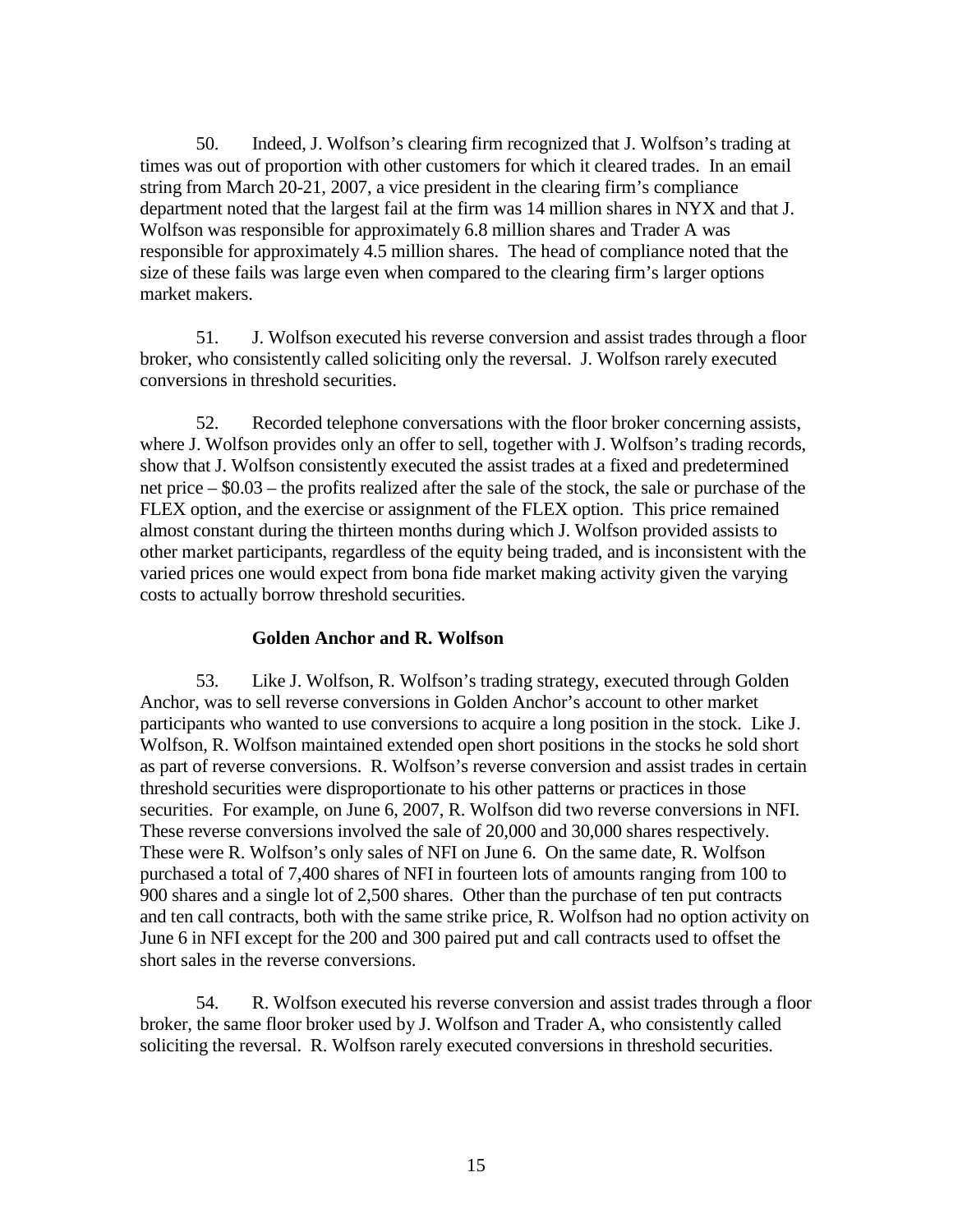55. Golden Anchor's trading records for R. Wolfson's account also show that he consistently executed the assist trades at a fixed and predetermined net price – \$0.03 – the profits realized after the sale of the stock, the sale or purchase of the FLEX option, and the exercise or assignment of the FLEX option. The price remained almost constant during the four months during which Golden Anchor provided assists to other market participants, regardless of the equity being traded, and is inconsistent with the varied prices one would expect from bona fide market making activity given the varying costs to actually borrow the threshold securities.

### **The Respondents Were Not Bona-Fide Market Makers Under Relevant Self-Regulatory Organization Rules**

56. In addition to the Reg. SHO requirements for bona-fide market making, the SROs where each of the Respondents traded – the CBOE for J. Wolfson and the Amex for R. Wolfson – had specific rules governing the conduct of market makers, including the requirement to be designated as a market maker in specific securities, executing a specified percentage of trades in person, entering two-sided quotes in certain series of designated options classes in trading systems and executing certain percentages of transactions within these options classes. While compliance with the SRO market maker rules is not dispositive as to whether an options trader was conducting bona-fide market making for the purposes of Reg. SHO, it can be viewed as an additional indicia of bona-fide market making.

## **J. Wolfson**

57. J. Wolfson was not appointed as a market maker by the CBOE in the securities in which he executed reverse conversions and assists.

### **Golden Anchor and R. Wolfson**

58. R. Wolfson was registered as an options trader in some of the stocks he sold as part of reverse conversion and assist transactions. However, the Amex reviewed R. Wolfson's 2007 activity and found that he failed to meet the Amex requirements, contained in Rule  $958(g)$  ANTE, for his transactions to be considered registered options trader transactions. In both the first and second quarters of 2007, R. Wolfson failed to meet the in-person and contract volume requirements for trading in option classes to which he was assigned.

59. Since they were not engaged in bona-fide market making for their reverse conversion and assist trades in threshold securities, the Respondents were required to obtain locates pursuant to Rule 203(b)(1) of Reg. SHO, but they failed to do so.

### **The Respondents Evaded Their Close-out Obligation with Resets**

60. The Respondents' short sales in the reverse-conversions resulted in a "fail to deliver" position in the threshold security on the books and records of their clearing firm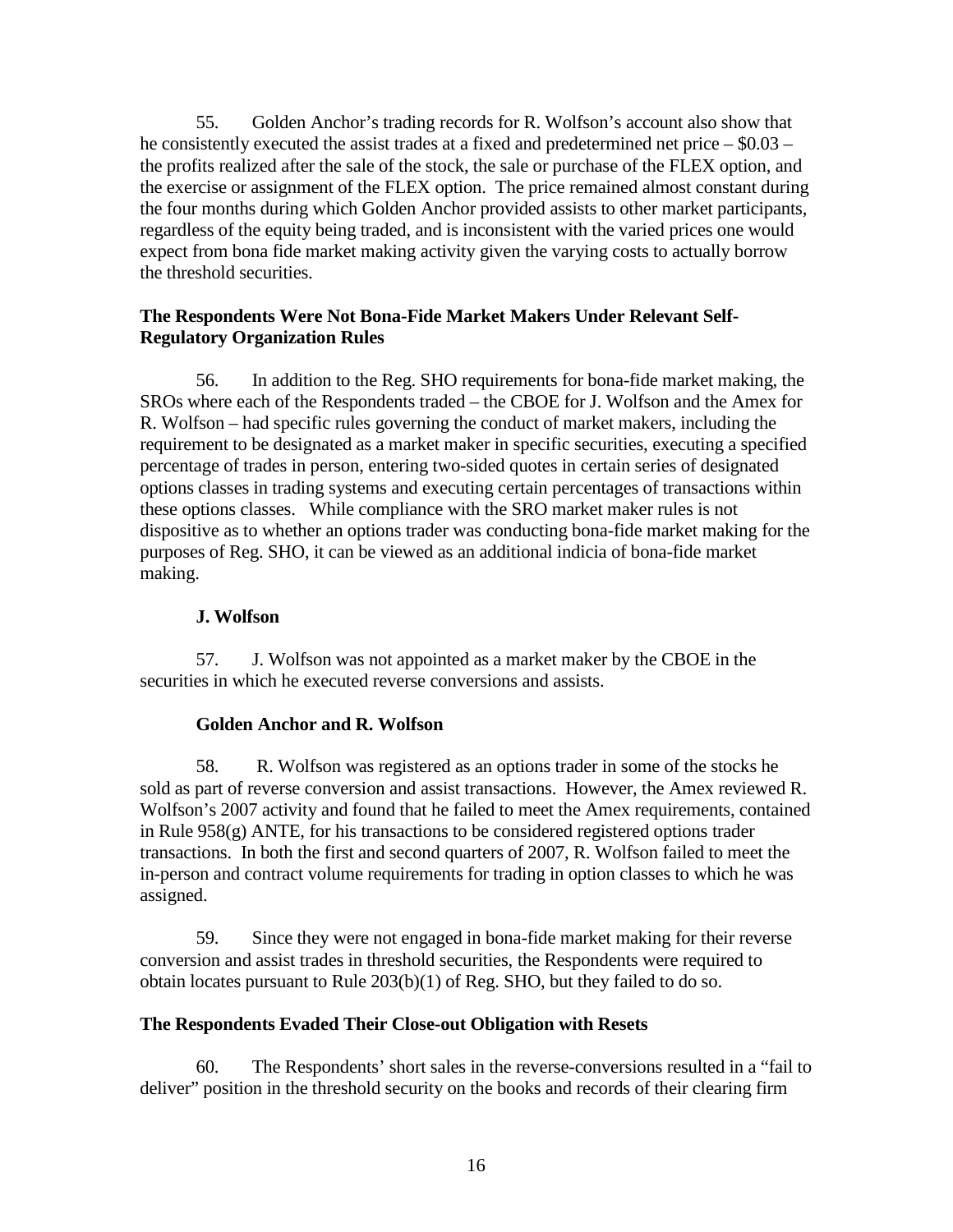because the Respondents failed to locate shares prior to affecting their short sales, did not borrow shares subsequent to the short sale, made no attempt to acquire long shares and did not deliver to their clearing firm the shares they sold short so that the clearing firm could settle the trade. After receiving subsequent buy-in notices from their clearing firm, the Respondents continued to engage in resets until the expiration day of the original options in the original reverse conversion. By engaging in this course of conduct, the Respondents impermissibly maintained fail to deliver positions in numerous Reg. SHO threshold securities for extended periods of time.

### **J. Wolfson Reset His Fails**

61. J. Wolfson employed numerous reset transactions to evade the close-out requirement for several consecutive 13-day settlement periods. During the period from July 2006 to July 2007, J. Wolfson executed at least 184 reset trades to evade Reg. SHO's close-out requirement. Of these resets, at least ninety-seven, or 53%, were executed with Trader A or Golden Anchor as the contraparty for all or part of the trade.

## **J. Wolfson Also Reset Fails for Vintage Capital, LLC and Sallerson-Troob, LLC**

62. On October 19, 2006, Vintage Capital, LLC ("Vintage"), established a short position in Chipotle Mexican Grill, Inc. (NYSE: CMG/ option ticker: CMG), which was a threshold security, and a long position in another class of the same security – CMGB. J. Wolfson had identified an "arbitrage opportunity" where CMGB shares had ten voting rights and CMG had one voting right. J. Wolfson hedged the position he had in CMGB, acquired by tendering shares of McDonald's as part of its spinoff of CMG, by shorting shares of CMG without locating or borrowing shares. The "naked" short position in CMG, a threshold security, resulted in a failure to deliver position in a threshold security, which Rule 203(b)(3) required to be closed out. Vintage and Sallerson-Troob had similar positions in CMG and the same requirement to close out the failure to deliver.

63. Vintage's trading records show that from November 7, 2006 through July 26, 2007, Vintage executed eleven reset transactions to avoid its Reg. SHO obligation to close out its fail to deliver position in CMG and maintain its short position. Of the eleven CMG resets executed by Vintage during this period, J. Wolfson, Trader A or Golden Anchor were the counterparties on six of the trades.

64. J. Wolfson directed the resets for Vintage and arranged for himself and for Trader A to be on the assist side of Vintage's resets.

65. In a recorded telephone call on March 6, 2007, between J. Wolfson and the floor broker, J. Wolfson placed an order to buy 2,161 CMG for Vintage and said that J. Wolfson would sell it. In a March 28, 2007 instant message exchange, J. Wolfson and Trader A discussed Vintage's call about "a cmg reg sho" for 221,800 shares. J. Wolfson told Trader A that Trader A could sell it and that he should go through the same floor broker. Trading records for both Vintage and Trader A show that Trader A served as the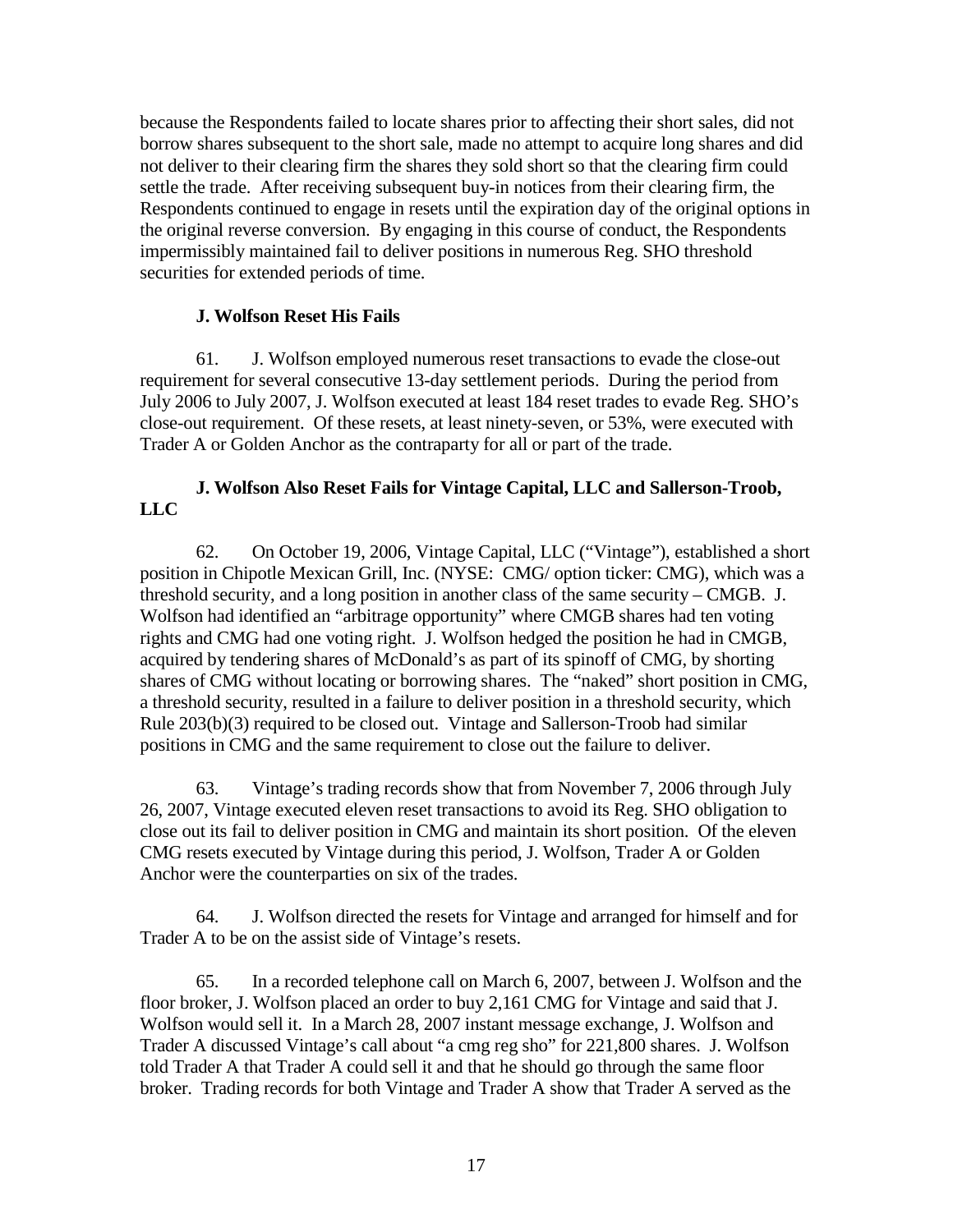contraparty to Vintage's reset on March 28, 2007, which allowed Vintage to reset its failure to deliver position of 221,800 shares in CMG.

66. J. Wolfson also directed resets for Sallerson-Troob, LLC ("Sallerson-Troob"). On December 11, 2006, Sallerson-Troob established a short position in CMG of approximately 222,000 shares. From December 28, 2006 through June 15, 2007, Sallerson-Troob executed seven reset transactions to avoid its Reg. SHO obligations and maintain its short position. Of the seven CMG resets executed by Sallerson-Troob during this period, Trader A and Golden Anchor were the counterparties in four of the trades. J. Wolfson admitted to entering the orders for at least some of the seven resets.

## **R. Wolfson Reset Golden Anchor's Fails**

67. Between March 27, 2007 and August 2, 2007, R. Wolfson executed at least forty-six resets to close out Golden Anchor's fails to deliver in threshold securities. A review of Golden Anchor's trading records and those of the other Respondents and others shows that J. Wolfson and Trader A were the contraparties in at least eleven, or 24%, of Golden Anchor's reset trades.

### **The Resets Were Not Bona-Fide Purchase Transactions and the Respondents Knew or Had Reason to Know, Were Reckless in Not Knowing or Should Have Known the Resets Would Result in Fails to Deliver.**

68. The resets were not bona-fide purchase transactions. Instead, they were transactions specifically structured to tie the purchase to an option that assured the participants to the transaction that the shares purportedly "purchased" would be returned to the "seller" the very next day. In essence, these transactions were nothing more than a oneday borrow of stock and not bona-fide purchases at all.

69. In addition, the Respondents knew or had reason to know, were reckless in not knowing, or should have known that the purchase of securities in the reset transactions was from a market participant who would not deliver securities in settlement of the purchase.

70. These Respondents had direct knowledge that the reset transaction would not result in delivery of shares at settlement because they often took the assist side (collecting the same \$0.03 they would pay to reset) and knew that they were selling short in that transaction without purchasing or borrowing shares to cover the short sale. In addition, they also knew that they often transacted with each other and knew the others' strategy was also to sell short in the assist transaction without purchasing or borrowing shares to cover the short sale.

71. Additionally, the negative rebate on these hard to borrow securities varied and was often so high a counterparty with long shares that had a high negative rebated could loan the securities out and earn more than three cents. The Respondents knew or had reason to know, were reckless in not knowing, or should have known, that the seller of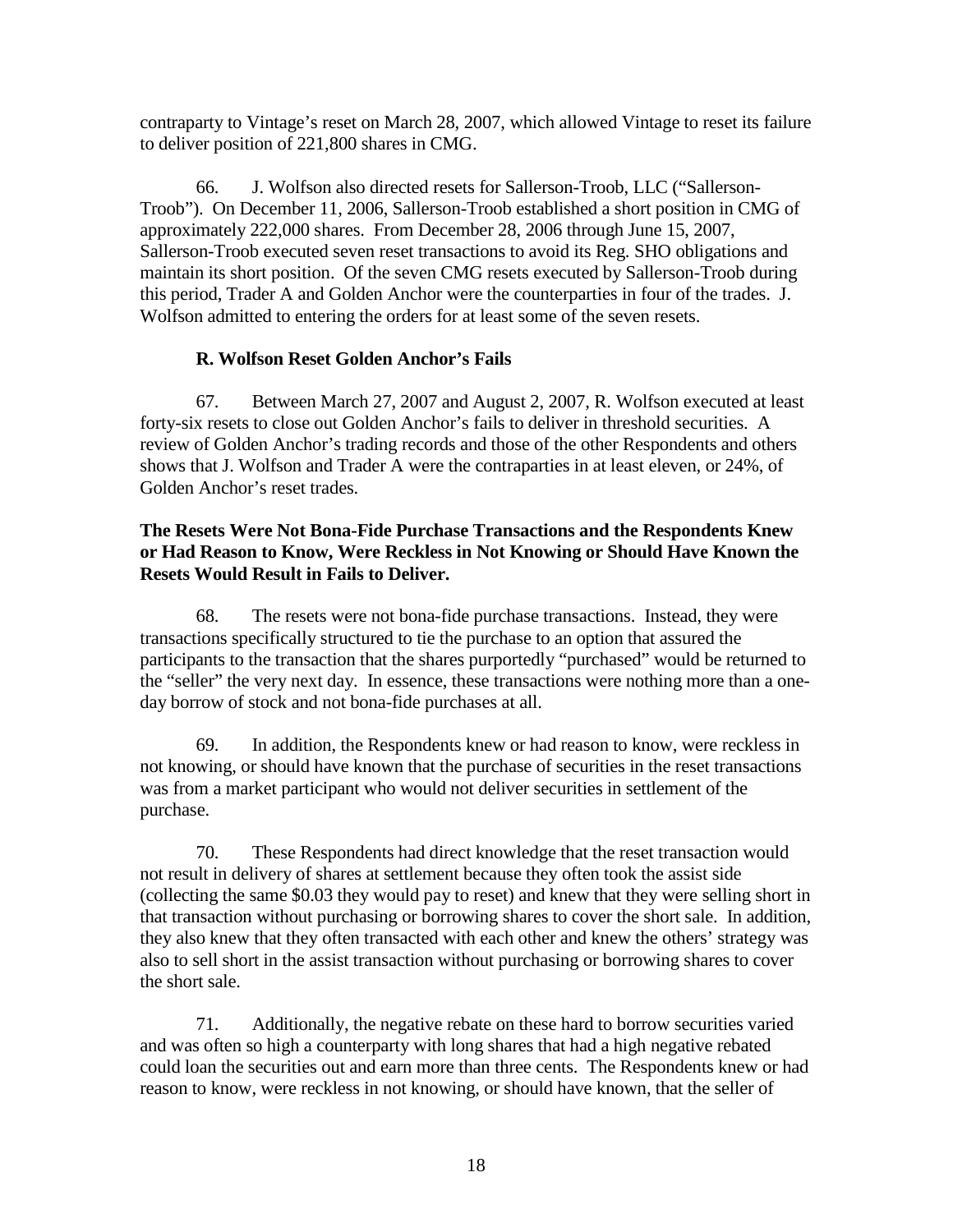shares was short without a borrow to cover, given that the assist was always priced out at net \$0.03.

72. Moreover, the pricing of the reset transactions reveals that they were nothing more than stock loans. The reset transactions consistently sold for a net cost to the resetting party of \$0.03 regardless of the price of the underlying stock or the option premium. As the floor broker noted in an interview with the staff, the stock trade was executed first, followed by the option so that the option premium and strike price could be set to net with the stock price to \$0.03. The reset trade was almost guaranteed to be a losing trade for the resetting party, and the \$0.03 was little more than a fee to borrow the shares for the term of the FLEX option.

### **J. Wolfson Knew or Had Reason to Know, Was Reckless in Not Knowing, or Should Have Known That the Reset Would Result in a Fail to Deliver Position**

73. J. Wolfson's knowledge that the purchase legs of his resets would result in fail to deliver positions is also evident from recordings of telephone conversations. In recorded telephone conversations on March 20, 2007, with a high-level CBOE employee, J. Wolfson was informed that "the rule prohibits someone taking on a position where there is not an expectation of delivery," and that the legal position inside and outside the CBOE was that such transactions were prohibited and that he expected a circular from the CBOE to be forthcoming on the issue. J. Wolfson stated that if you are trading Reg. SHO securities on "every trade you make . . . you know you are not getting delivery . . . zero chance." In a recorded telephone conversation on April 2, 2007, with the managing member of Golden Anchor, J. Wolfson commented on the notion that in a close-out you must have reason to believe you are going to get delivery by stating "nobody in their right minds can expect delivery in any of these Reg. SHO stocks . . . especially, and I can name half a dozen, where it's impossible to get delivery." J. Wolfson, in a separate recorded telephone conversation later that same day noted that no one had reason to believe there would be delivery.

74. It was also apparent to the floor broker who handled most of J. Wolfson's trading in threshold securities that Wolfson had a good idea of what Trader A's and R. Wolfson's positions were and that J. Wolfson sometimes called in both sides of a reset and assist trade where Trader A and/or R. Wolfson were on the other side of J. Wolfson's trade.

75. J. Wolfson gave floor brokers orders for both sides of reset trades. During a December 18, 2006 telephone call, J. Wolfson provided a floor broker with an order for a reset transaction in NYX, 1,100 contracts with \$120 strike, and J. Wolfson confirmed that he was the buyer and Trader A was the seller. In the same discussion J. Wolfson submitted an order for a reset in MDTL, another threshold security, for the same parties. On March 14, 2007, J. Wolfson and R. Wolfson had a recorded telephone discussion about R. Wolfson beginning to trade through Golden Anchor. R. Wolfson told J. Wolfson that he wanted to do the other side of J. Wolfson's Reg. SHO trades to which J. Wolfson responded that Trader A did the other side of J. Wolfson's trades and he couldn't just pull all of the trades from Trader A. In a recorded call with a floor broker on April 3, 2007, J.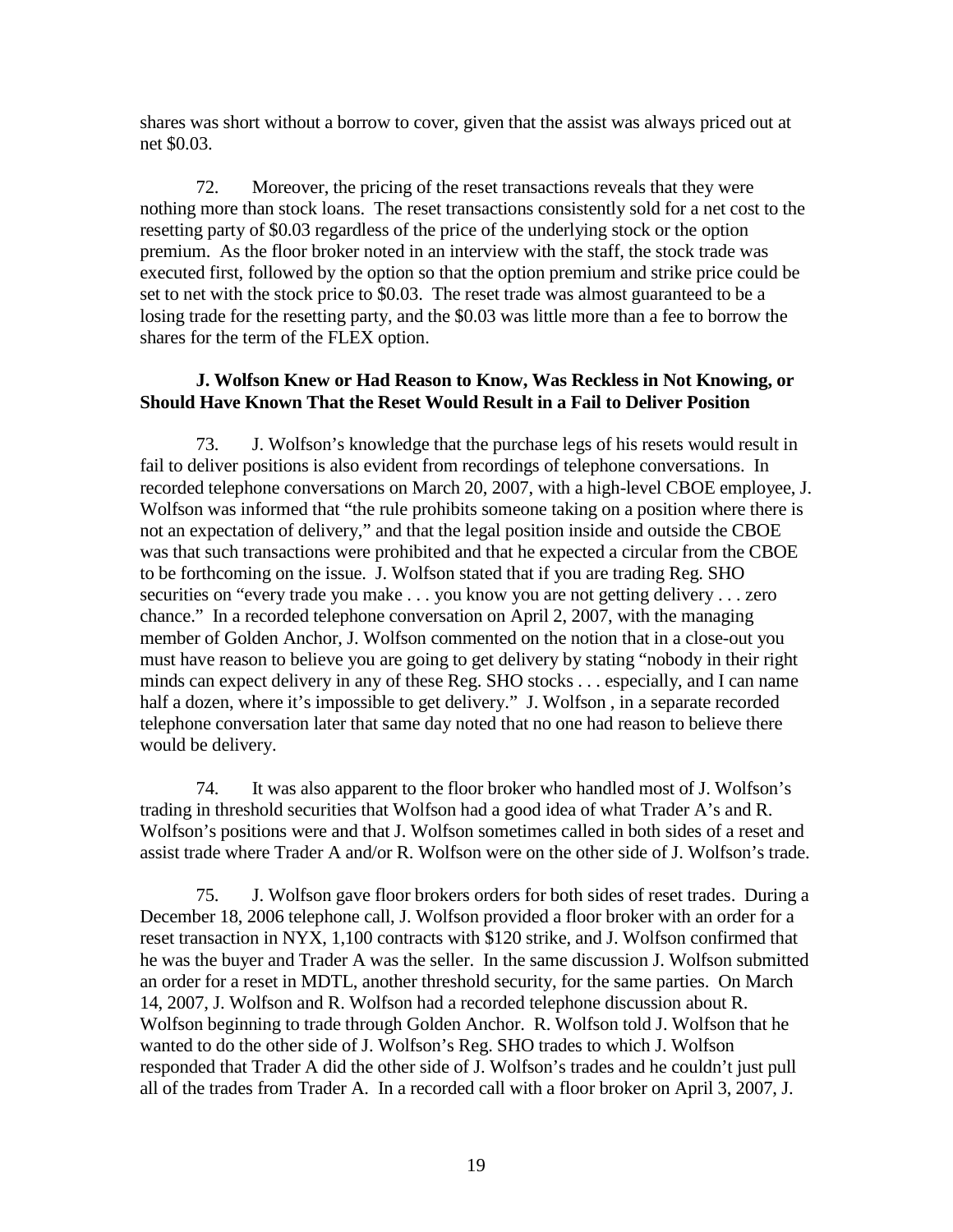Wolfson submitted reset and assist trade orders for himself, Trader A and R. Wolfson with all three serving as the only parties on all sides to the trades.

76. During the period from July 2006 through July 2007, J. Wolfson executed at least 486 assist trades for total profits of approximately \$3,484,000.

### **Golden Anchor and R. Wolfson**

77. Recordings of telephone conversations show that R. Wolfson knew or had reason to know, was reckless in not knowing, or should have known that he was taking the other side of a number of J. Wolfson's resets. On an April 2, 2007 telephone call, J. Wolfson told R. Wolfson to go to a floor broker's booth on the floor of the Amex to execute some trades. In another call just minutes later, the floor broker told J. Wolfson that R. Wolfson was standing right behind him and J. Wolfson gave the floor broker the order details, including a reset for Trader A's account. When the floor broker asked J. Wolfson if he should give most of the trades to R. Wolfson, J. Wolfson said to give all of them to R. Wolfson. Trading records confirm that R. Wolfson executed three assists with J. Wolfson that day. Profits to Golden Anchor from three trades were approximately \$50,000.

78. There were also at least two instances where R. Wolfson forwarded the Reg. SHO buy-in notice from his clearing firm via email to J. Wolfson. Trading records show that, in both instances, J. Wolfson took the other side of Golden Anchors's reset.

79. From March 26, 2007 through July 31, 2007, Golden Anchor executed at least 130 assist transactions for total profits of \$443,000 and J. Wolfson and/or Trader A were contraparties in at least thirty-six, or 28%, of these assists.

# **E. VIOLATIONS**

## **J. Wolfson**

80. As a result of the conduct described above, J. Wolfson willfully violated, and willfully aided and abetted and caused BMR's violations of, Rule 203(b)(1) of Reg. SHO, which required a locate to be obtained prior to the short sale of stock.

81. As a result of the conduct described above, J. Wolfson willfully violated, and willfully aided and abetted and caused BMR's, Vintage's and Sallerson-Troob's violations of, Rule 203(b)(3) of Reg. SHO, which prohibits firms from evading their close out obligations through sham transactions that merely give the appearance of closing a failto-deliver position.

## **Golden Anchor and R. Wolfson**

82. As a result of the conduct described above, Golden Anchor willfully violated, and R. Wolfson willfully aided and abetted and caused Golden Anchor's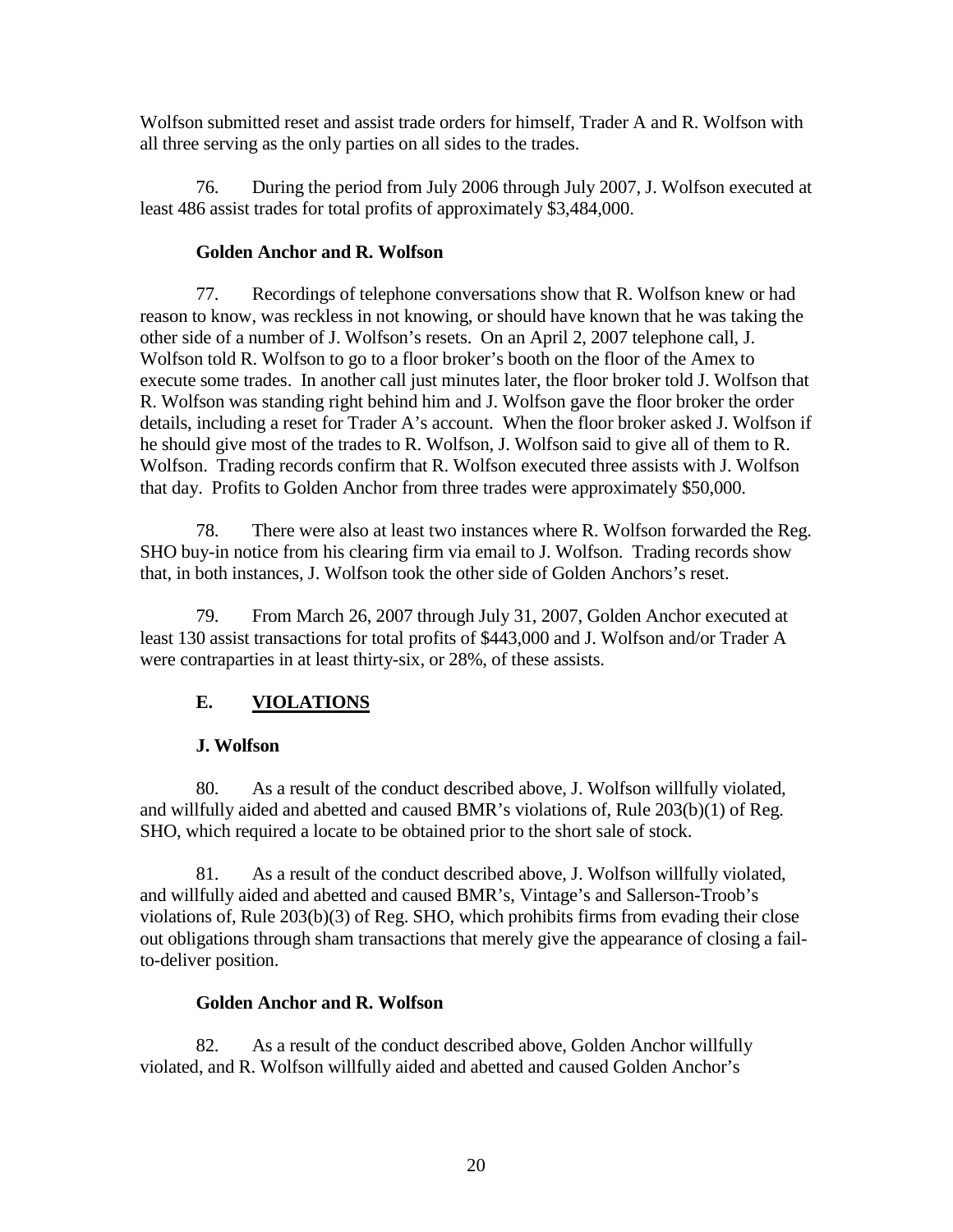violations of Rule 203(b)(1) of Reg. SHO, which required a locate to be obtained prior to the short sale of stock.

83. As a result of the conduct described above, Golden Anchor willfully violated and R. Wolfson willfully aided and abetted and caused Golden Anchor's violations of Rule 203(b)(3) of Reg. SHO, which prohibits firms from evading their close out obligations through sham transactions that merely give the appearance of closing a fail-todeliver position.

#### **III.**

In view of the allegations made by the Division of Enforcement, the Commission deems it necessary and appropriate in the public interest that public administrative and cease-and-desist proceedings be instituted to determine:

A. Whether the allegations set forth in Section II hereof are true and, in connection therewith, to afford Respondents an opportunity to establish any defenses to such allegations;

B. What, if any, remedial action is appropriate in the public interest against Respondents pursuant to Section 15(b) of the Exchange Act including, but not limited to, disgorgement and civil penalties pursuant to Section 21B of the Exchange Act; and

C. Whether, pursuant to Section 21C of the Exchange Act, Respondents should be ordered to cease and desist from committing or causing violations of and any future violations of Exchange Act Regulation SHO and Rules 203(b)(1) and 203(b)(3) thereunder, whether Respondents should be ordered to pay disgorgement pursuant to Section 21C(e) of the Exchange Act and civil penalties pursuant to Section 21B(a) of the Exchange Act.

#### **IV.**

IT IS ORDERED that a public hearing for the purpose of taking evidence on the questions set forth in Section III hereof shall be convened not earlier than 30 days and not later than 60 days from service of this Order at a time and place to be fixed, and before an Administrative Law Judge to be designated by further order as provided by Rule 110 of the Commission's Rules of Practice, 17 C.F.R. § 201.110.

IT IS FURTHER ORDERED that Respondents shall file an Answer to the allegations contained in this Order within twenty (20) days after service of this Order, as provided by Rule 220 of the Commission's Rules of Practice, 17 C.F.R. § 201.220.

If Respondents fail to file the directed answer, or fail to appear at a hearing after being duly notified, the Respondents may be deemed in default and the proceedings may be determined against them upon consideration of this Order, the allegations of which may be deemed to be true as provided by Rules 155(a), 220(f), 221(f) and 310 of the Commission's Rules of Practice, 17 C.F.R. §§ 201.155(a), 201.220(f), 201.221(f) and 201.310.